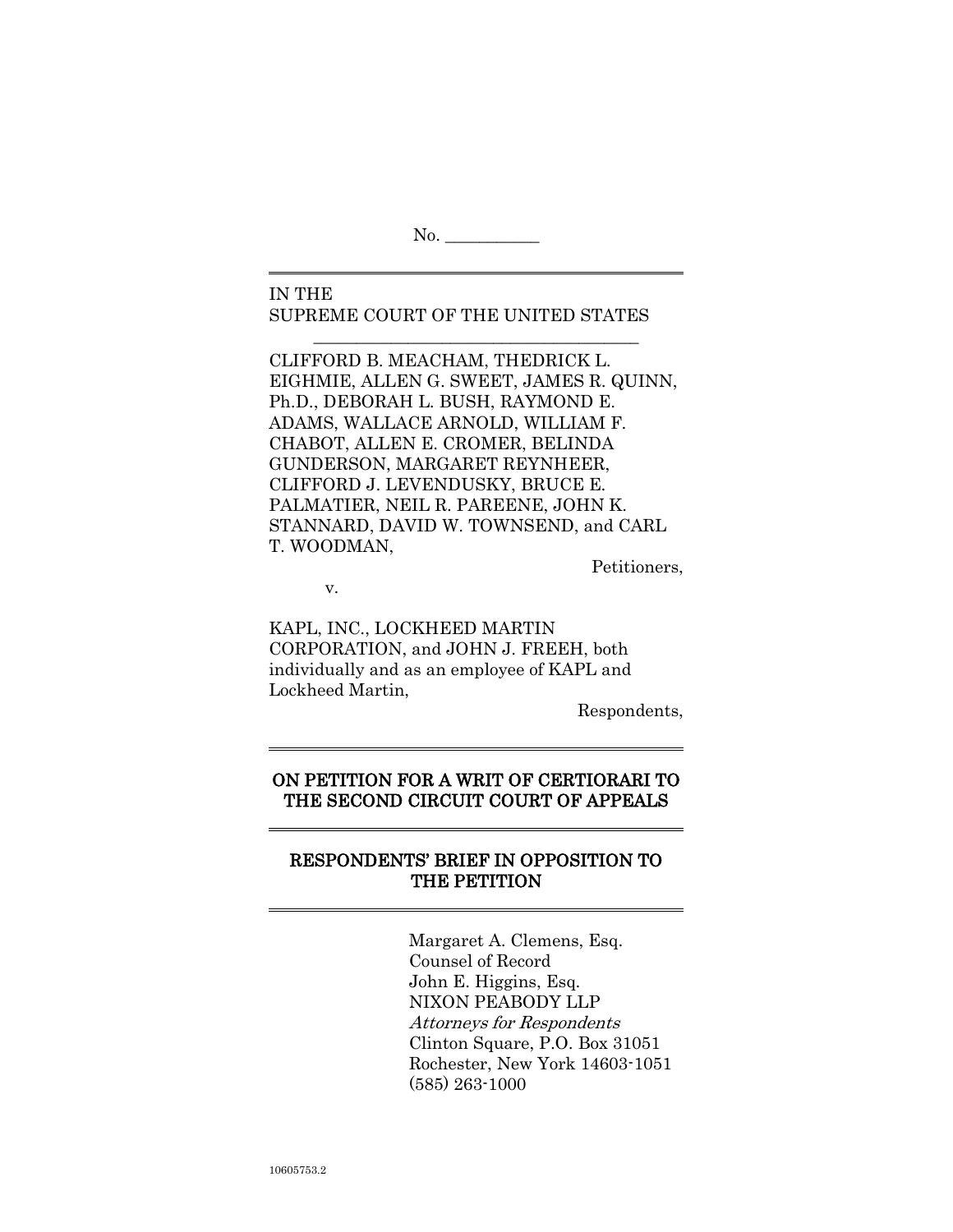#### QUESTIONS PRESENTED

Respondents object to the questions presented to this Court for consideration by petitioners. With respect to the first question, and contrary to certain misstatements in the petition, there is no growing split or present conflict among the circuit courts on the proper burdens of proof, persuasion and production in a disparate impact age discrimination case under the Age Discrimination in Employment Act ("ADEA").

The second question presented also misstates the record facts in this case. The alleged "practice of conferring broad discretionary authority upon individual managers to decide which employees to layoff during a reduction in force" is not the specific employment practice identified by petitioners at trial. This question also misstates the facts by ignoring the overwhelming and unrefuted evidence at trial showing that the factors used by respondents in the layoff  $(i.e.,$  company service, job performance, criticality and flexibility) were reasonable.

Respondents thus submit that only the following questions are presented by the petition:

- 1. Whether a petition for certiorari should be granted where: (i) there is no current conflict among the circuits on the proper burdens of proof and production in a disparate impact case under the ADEA, and (ii) the issue presented has recently been resolved by the Court.
- 2. Whether any compelling reasons exist to review the Second Circuit"s determination that respondents met their burden of production and petitioners failed to meet their burden of proof at trial.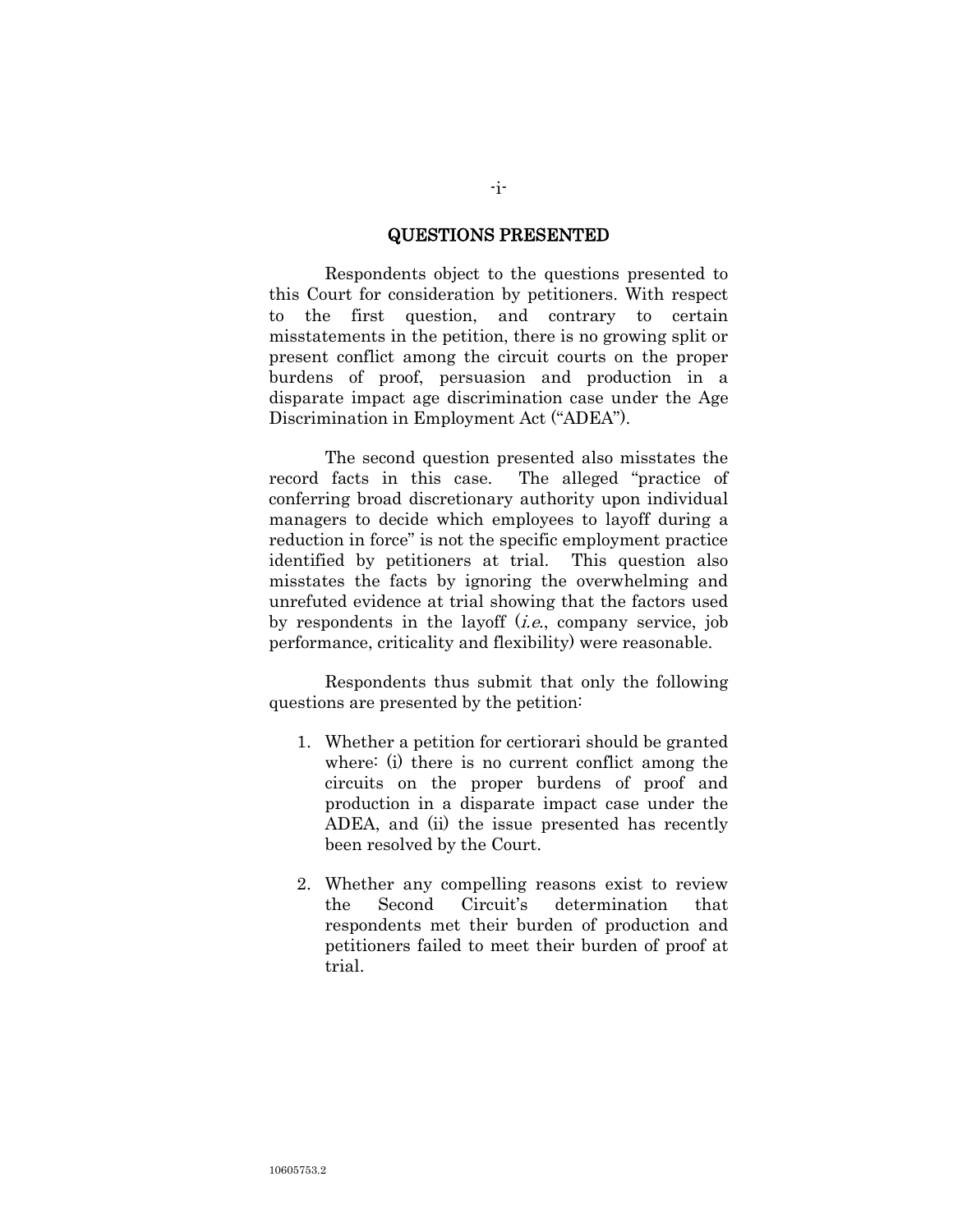# TABLE OF CONTENTS

|                 | Page |
|-----------------|------|
|                 |      |
|                 |      |
|                 |      |
|                 |      |
|                 |      |
|                 |      |
|                 |      |
| <b>ARGUMENT</b> |      |
|                 |      |

| There Is No "Growing Division" or Present<br>Conflict Among the Circuits on the<br>Questions Presented in the Petition  12                                             |
|------------------------------------------------------------------------------------------------------------------------------------------------------------------------|
| A. The Circuit Courts Are Unanimous in<br>Applying the Correct Evidentiary Burdens                                                                                     |
| B. Petitioners Conceded Below that the<br>Employer's Burden Is One of Production  18                                                                                   |
| C. The EEOC'S RFOA Regulations Are Not                                                                                                                                 |
|                                                                                                                                                                        |
| There Are No Compelling Reasons Why this<br>Court Should Review the Second Circuit's<br>Findings that Petitioners Failed to Carry<br>Their Burden of Proof at Trial 22 |
| A. Petitioners' Claims Are Contrary to Settled                                                                                                                         |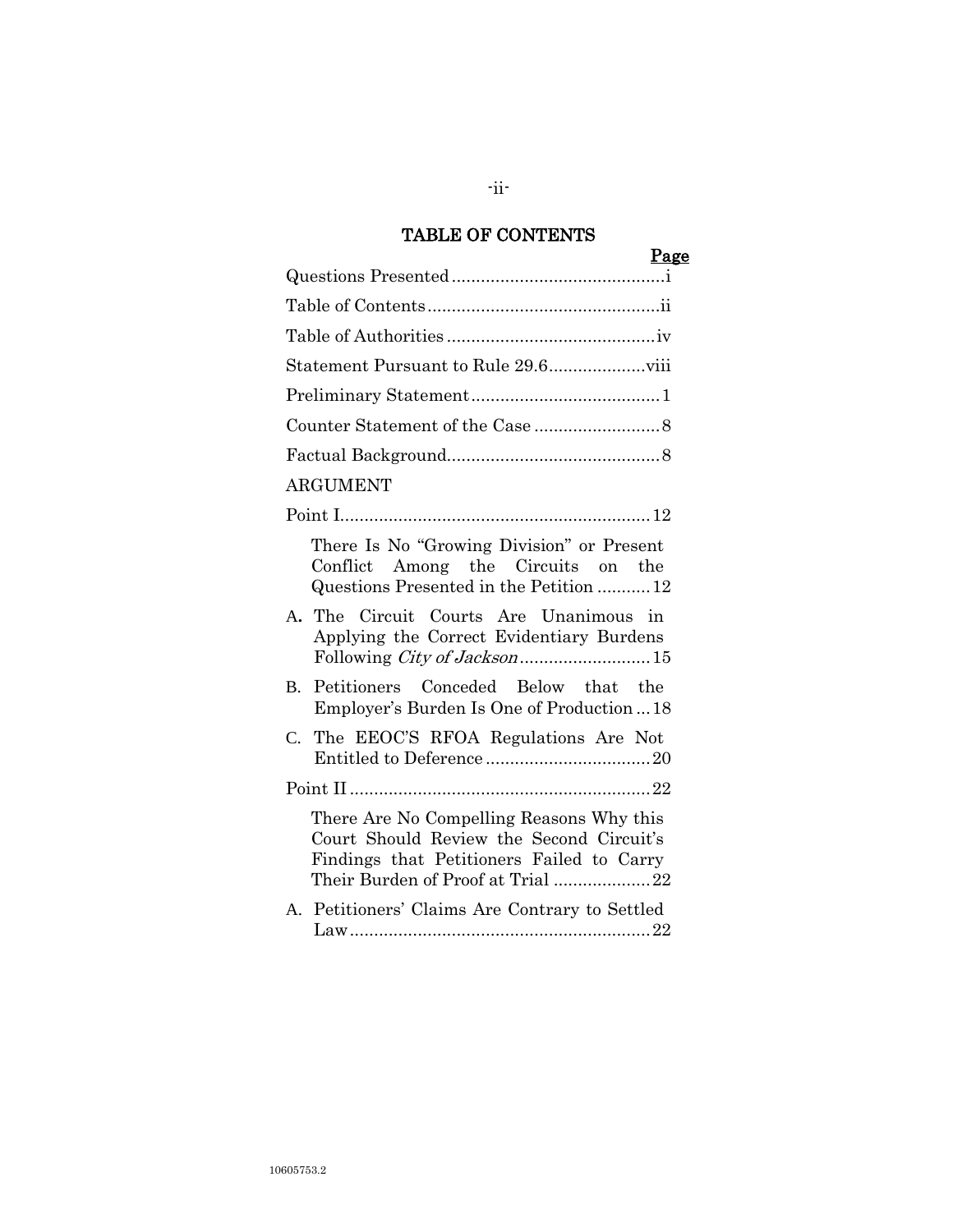|  |  | B. The Court Should Not Constrain       |
|--|--|-----------------------------------------|
|  |  | Reasonable and Otherwise Legal Business |
|  |  |                                         |
|  |  |                                         |

# -iii-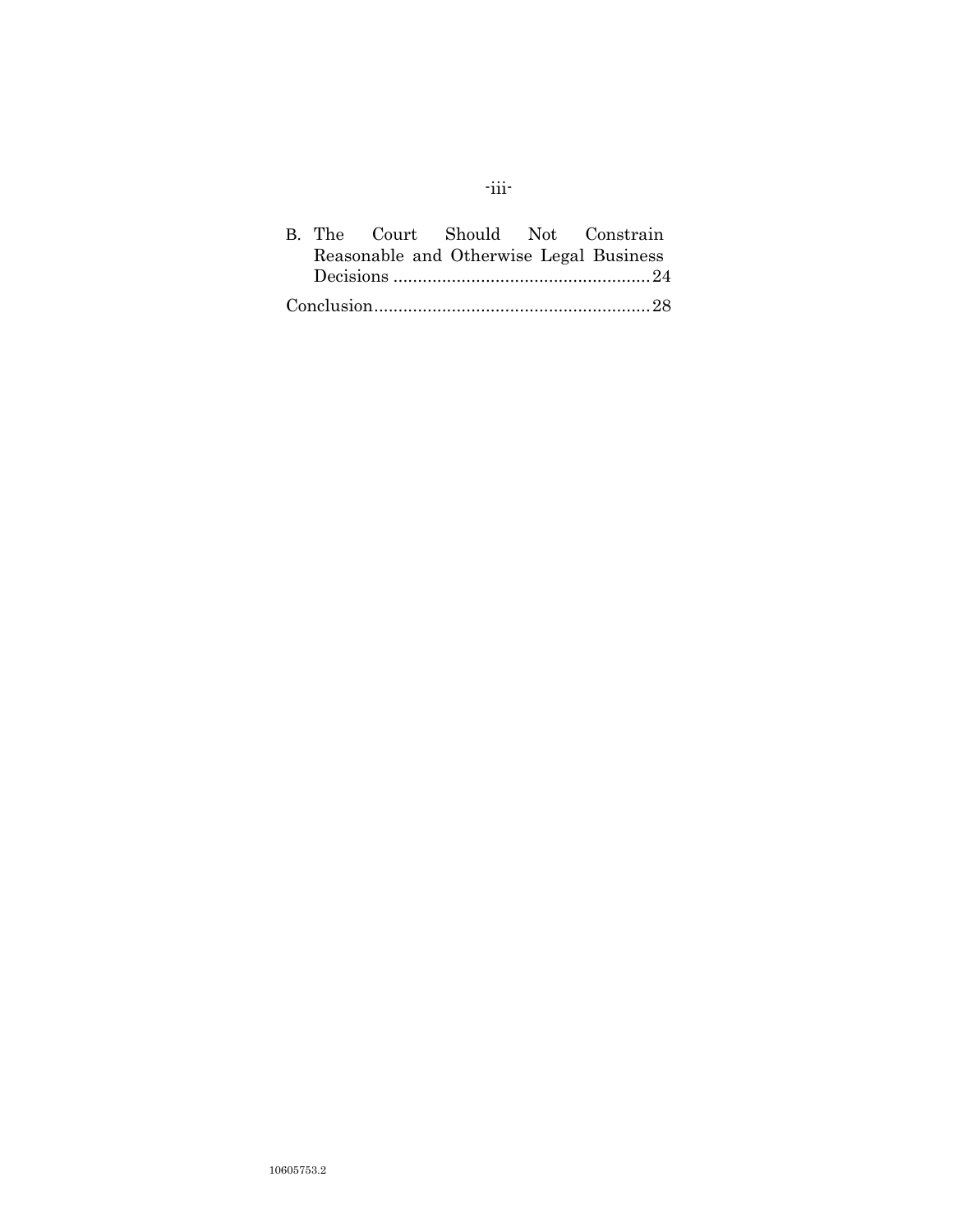# TABLE OF AUTHORITIES

-iv-

# CASES

| Abbott v. Federal Forge, Inc., 912 F.2d 867                                                             |
|---------------------------------------------------------------------------------------------------------|
| Adams v. Lucent Techs., Inc., No.<br>2:03CV300, 2007 U.S. Dist. LEXIS 662<br>(S.D. Ohio Jan. 3, 2007)16 |
| Armstrong v. Blair, No. CIV-03-0255-C,<br>2006 U.S. Dist. LEXIS 65280 (W.D.                             |
| Blackwell v. Cole Taylor Bank, 152 F.3d                                                                 |
| Byrnie v. Town of Cromwell, 243 F.3d 93                                                                 |
| Chapman v. AI Transp., 229 F.3d 1012                                                                    |
| Chevron U.S.A. Inc. v. Natural Res.<br>Defense Council, Inc., 467 U.S. 837                              |
| Criswell v. Western Air Lines, Inc., 709<br>F.2d 544 (9th Cir. 1983)17                                  |
| Durante v. Qualcomm, Inc., 144 Fed. Appx.<br>603 (9th Cir. 2005)  2, 16, 17                             |
| EEOC v. Allstate Ins. Co., 458 F. Supp. 2d<br>980 (E.D. Mo. 2006) 2, 14, 15                             |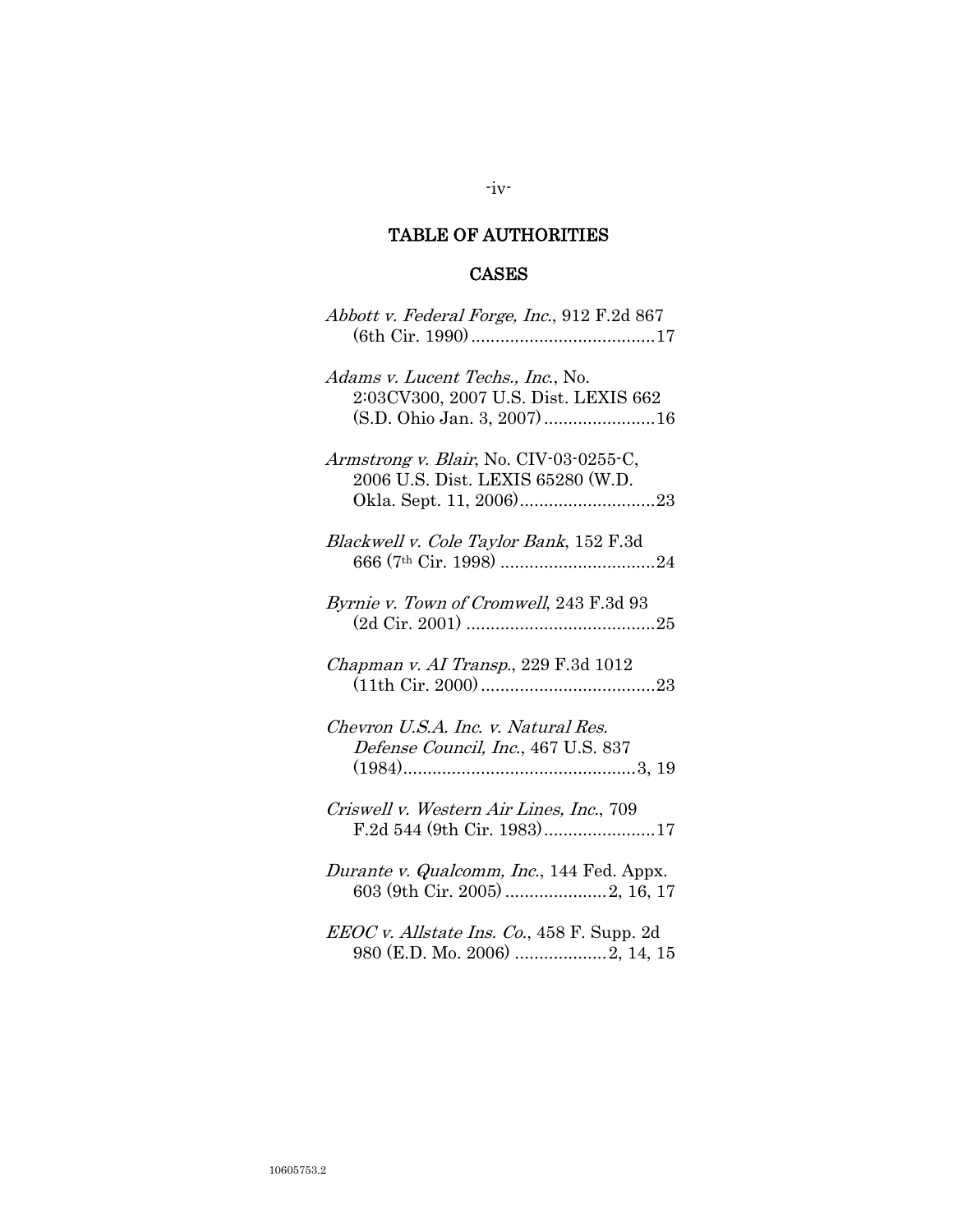| Furnaco Constr. Corp. v. Waters, 438 U.S.                                                                                   |
|-----------------------------------------------------------------------------------------------------------------------------|
| Furr v. Seagate Tech., Inc., 82 F.3d 980<br>(10th Cir. 1996), cert. denied sub nom.<br>Doan v. Seagate Tech., 519 U.S. 1056 |
| Gaskey v. Fulton Bellow, LLC, No. 3:05-<br>CV-540, 2007 U.S. Dist. LEXIS 19841<br>(E.D. Tenn. Mar. 20, 2007) 16             |
| <i>Hardy v. GE</i> , 270 A.D.2d 700 (N.Y. App.<br>Div.), appeal denied, 95 N.Y. 2d 765                                      |
| KAPL, Inc. v. Meacham, 544 U.S. 957                                                                                         |
| Khalil v. Farash Corp., 452 F. Supp. 2d 203                                                                                 |
| Kourofsky v. Genencor Int'l, Inc., 459 F.<br>Supp.2d 206 (W.D.N.Y. 2006)7, 16                                               |
| Laugesen v. Anaconda Co., 510 F.2d 307                                                                                      |
| Lieberman v. Gant, 630 F.2d 60                                                                                              |
| Mattensen v. Baxter Healthcare Corp., 438<br>F.3d 763 (7th Cir. 2006)2, 16, 17                                              |
| Pippin v. Burlington Res. Oil & Gas Co.,<br>440 F.3d 1186                                                                   |

(10th Cir. 2006).............. 2, 17, 15, 22, 23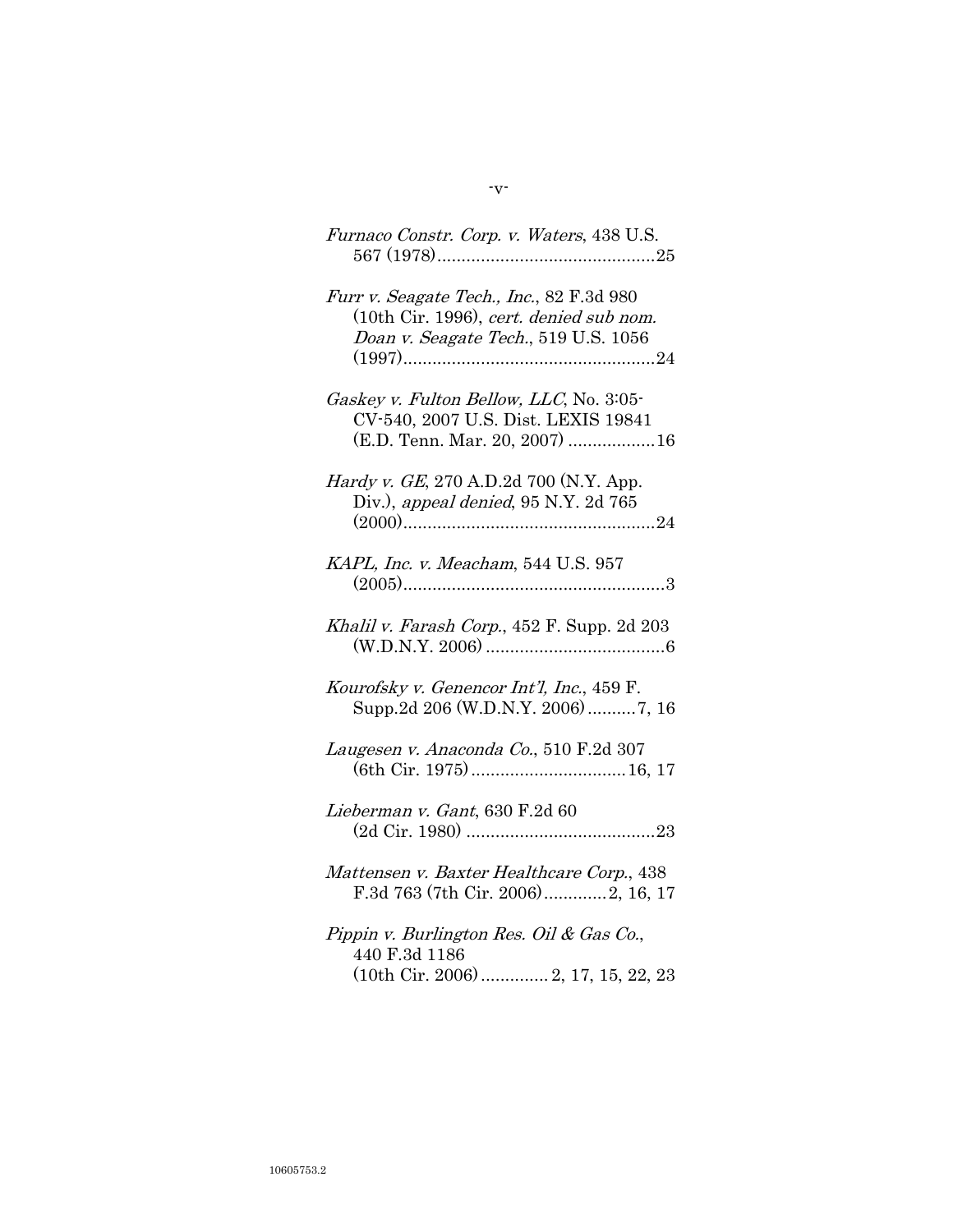| Raytheon Co. v. Hernandez, 540 U.S. 44                                               |  |  |
|--------------------------------------------------------------------------------------|--|--|
| Seasonwein v. First Montauk Sec. Corp.,<br>189 Fed. Appx. 106 (3d Cir. 2006). 16, 17 |  |  |
| Simms v. Oklahoma, 165 F.3d 1321 (10th<br>Cir.), cert. denied, 528 U.S. 815 (1999)23 |  |  |
| Smith v. City of Jackson, Miss., 544 U.S.                                            |  |  |
| Texas Dep't of Cmty. Affairs v. Burdine,                                             |  |  |
| Wado v. Xerox Corp., 991 F. Supp. 174<br>(W.D.N.Y. 1998), aff'd, 196 F.3d 358 (2d    |  |  |
| Wards Cove Packing Co. v. Atonio, 490                                                |  |  |
| Watson v. Fort Worth Bank & Trust, 487                                               |  |  |
| Wittenburg v. Am. Express Fin. Advisors,<br>Inc., 464 F.3d 831                       |  |  |
| Zahorik v. Cornell Univ., 729 F.2d 85 (2d                                            |  |  |
| <b>STATUTES</b>                                                                      |  |  |
| $99CFR$ $R$ 1 $6957O$<br>90                                                          |  |  |

# -vi-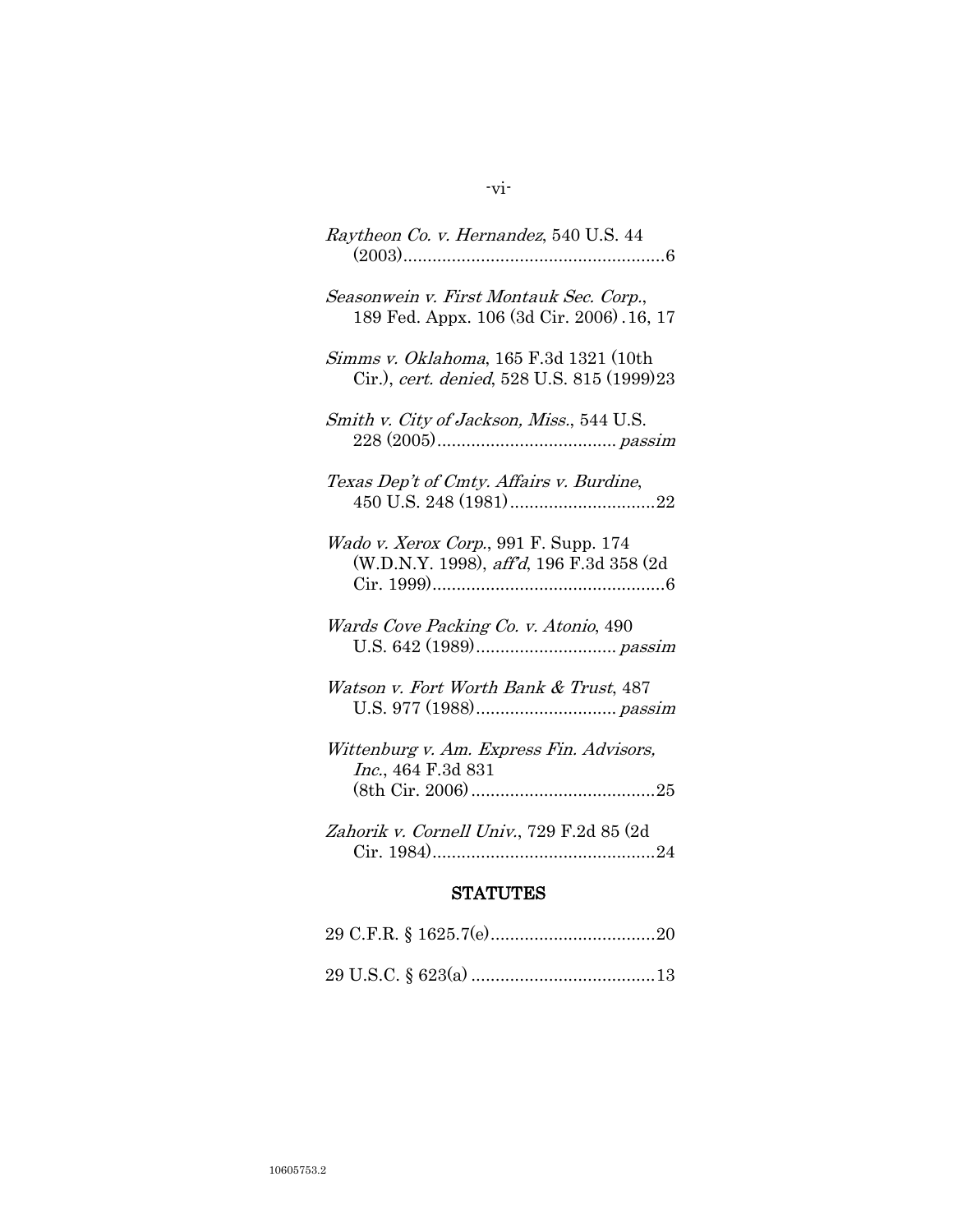| New York State Human Rights Law, N.Y. |
|---------------------------------------|

# MISCELLANEOUS

| <i>EEOC Semiannual Regulatory Agenda, 70</i> |  |
|----------------------------------------------|--|
| Fed. Reg. $65,359$ (Oct. 31, 2005)21         |  |

S. Rep. No. 101-263....................................21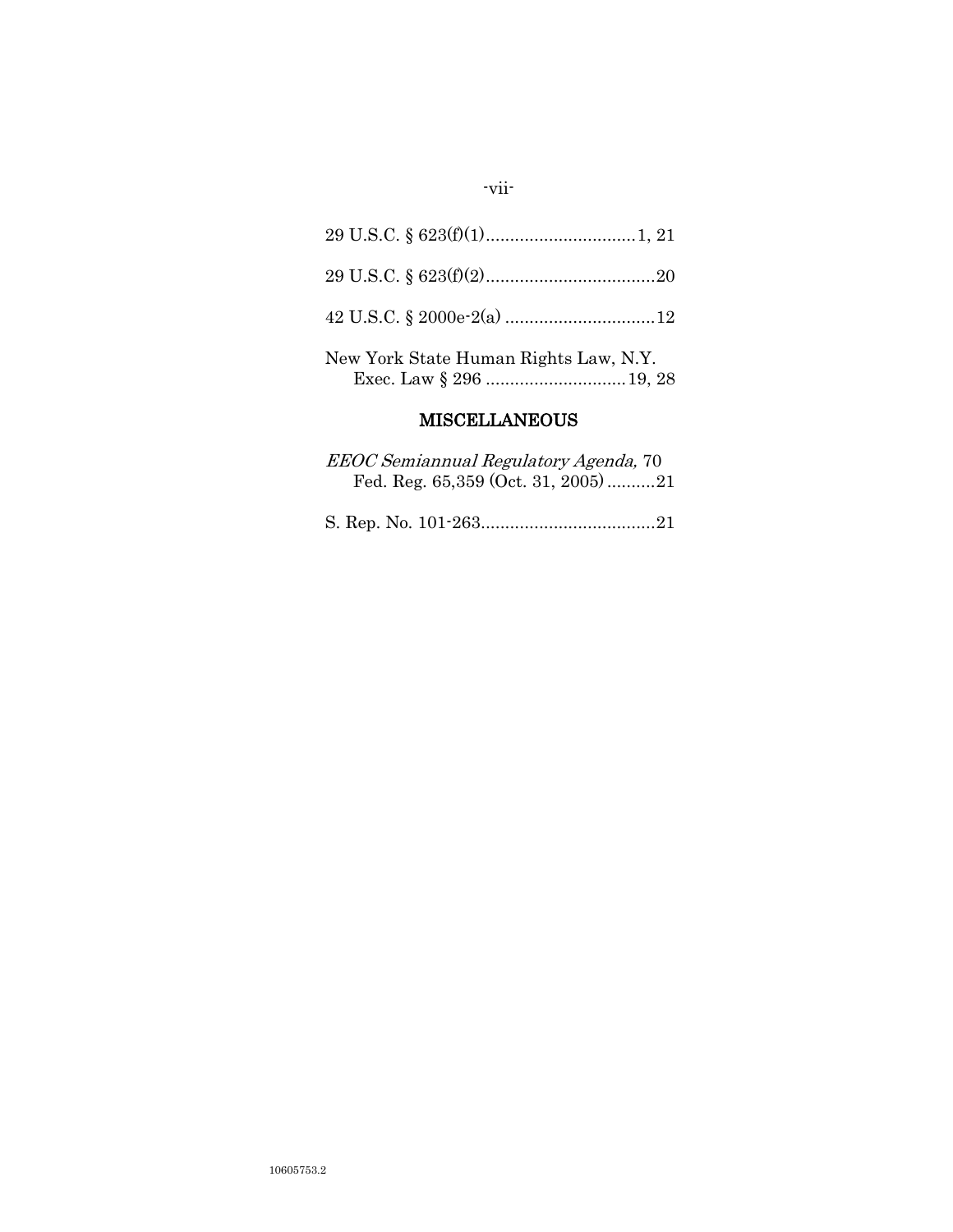### STATEMENT PURSUANT TO RULE 29.6

KAPL, Inc.'s parent corporation is Lockheed Martin Corporation, which owns 100% of KAPL, Inc.'s stock. The publicly traded company who owns approximately 10% or more of Lockheed Martin Corporation"s stock, as reported on Schedule 13G pursuant to Section 16(a) of the Securities Exchange Act of 1934, is:

State Street Bank and Trust Company, 18.7% acting in various fiduciary capacities

-viii-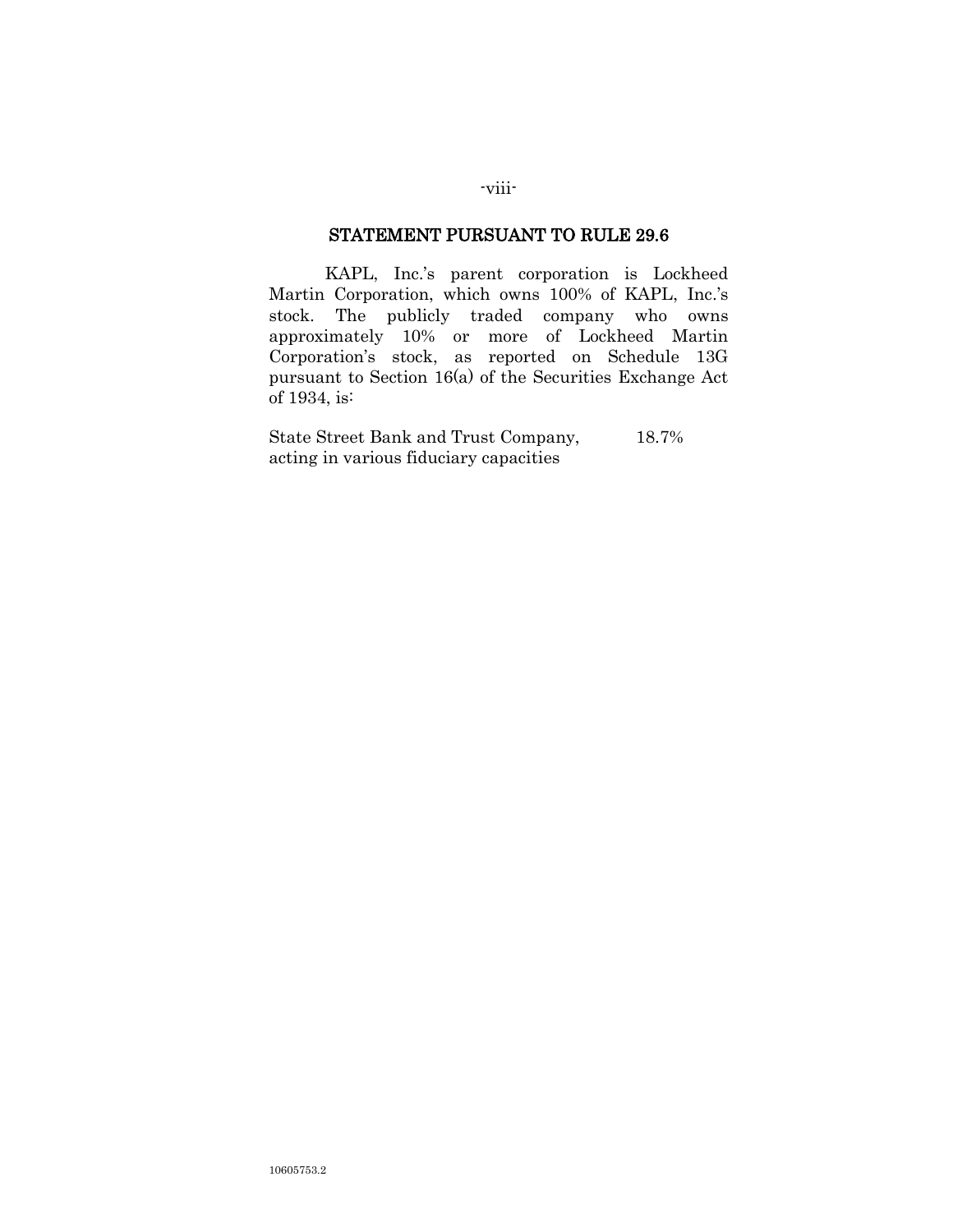#### PRELIMINARY STATEMENT

Respondents KAPL, Inc. ("KAPL"), Lockheed Martin Corporation ("Lockheed"), and John J. Freeh ("Freeh"), former General Manager of the Knolls Atomic Power Laboratory (the "Laboratory"), oppose the petition for a writ of certiorari filed by the petitioners on May 9, 2007. For the reasons set forth in this brief, the petition, which seeks to overturn the August 14, 2006 decision of the Second Circuit Court of Appeals in favor of the respondents ("*Meacham II*"), reported at 461 F.3d 134,<sup>1</sup> should not be granted and should be denied in its entirety.

The petition is rife with misstatements of both law and fact related to the questions presented by petitioners. Nowhere are these misstatements more evident than in petitioners" repeated and inaccurate assertions to the effect that there is a split, conflict and a "growing division among the courts of appeals over who bears the burden of persuasion on the "reasonable factors other than age" ["RFOA"] defense" provided in Section  $623(f)(1)$  of the ADEA, 29 U.S.C. §  $623(f)(1)$ . Petition,  $10.<sup>2</sup>$  Since this Court decided Smith v. City of Jackson, Miss., 544 U.S. 228 (2005) ("City of Jackson"), there has been no conflict whatsoever, and there is no such "growing division" among the circuits, on the first question presented in the petition. That question, reduced to its essence, is whether the RFOA defense in the ADEA is an affirmative defense as to which employers like respondents bear the

 $\overline{a}$ 

<sup>&</sup>lt;sup>1</sup> A copy of the Second Circuit's reported decision on remand is in the Appendix to the petition. References to the Decision are designated "Meacham II, [page number in the petition"s Appendix]."

<sup>2</sup> References to the petition filed in this case are designated "Petition, [page number]."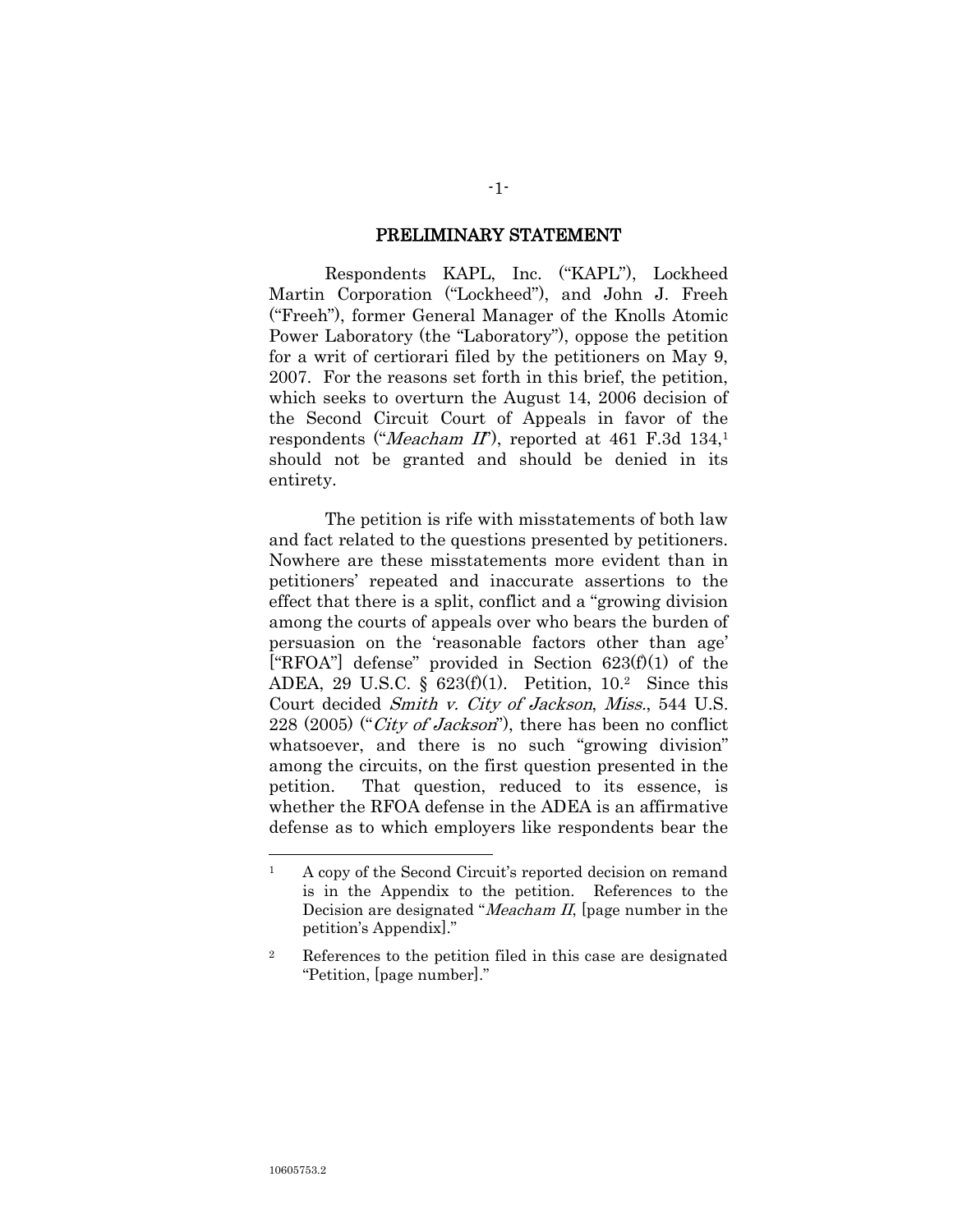burden of proof, or whether it is instead a burden of production.

Notwithstanding petitioners" arguments to the contrary, City of Jackson resolved the issue raised in the first question presented when it held that "Wards Cove's pre-1991 interpretation of Title VII"s identical language remains applicable to the ADEA." 544 U.S. at 240. Since City of Jackson was decided by this Court only two years ago, a number of court decisions in other circuits have addressed this question, and have **unanimously** decided that the defendant has the burden of production in raising any factors considered other than age. The plaintiff, however, still has the burden of persuading the fact finder that those factors were unreasonable. *EEOC* v. Allstate Ins. Co., 458 F. Supp. 2d 980, 987 (E.D. Mo. 2006) (emphasis added) (citing Meacham II, 461 F.3d at 142); Pippin v. Burlington Res. Oil & Gas Co., 440 F.3d 1186, 1200 (10th Cir. 2006) ("Pippin"); Durante v. Qualcomm, Inc., 144 Fed. Appx. 603, 607 (9th Cir. 2005); Mattensen v. Baxter Healthcare Corp., 438 F.3d 763, 767 (7th Cir. 2006).

In stark and unmistakable contrast to the position taken now by the petitioners in their first question presented, petitioners conceded below that respondents" burden at trial was merely one of production and that they (the petitioners) bore the burden of proof at trial on any alleged "unreasonableness" in respondents' facially neutral involuntary reduction in force ("RIF") policies. Petitioners should be precluded from claiming otherwise here, having previously agreed with and advocated for the very same burden-shifting approach adopted and applied by the Second Circuit in Meacham II.

There is likewise no conflict between the Second Circuit's decision in *Meacham II* and any valid or existing RFOA regulations issued by the Equal Employment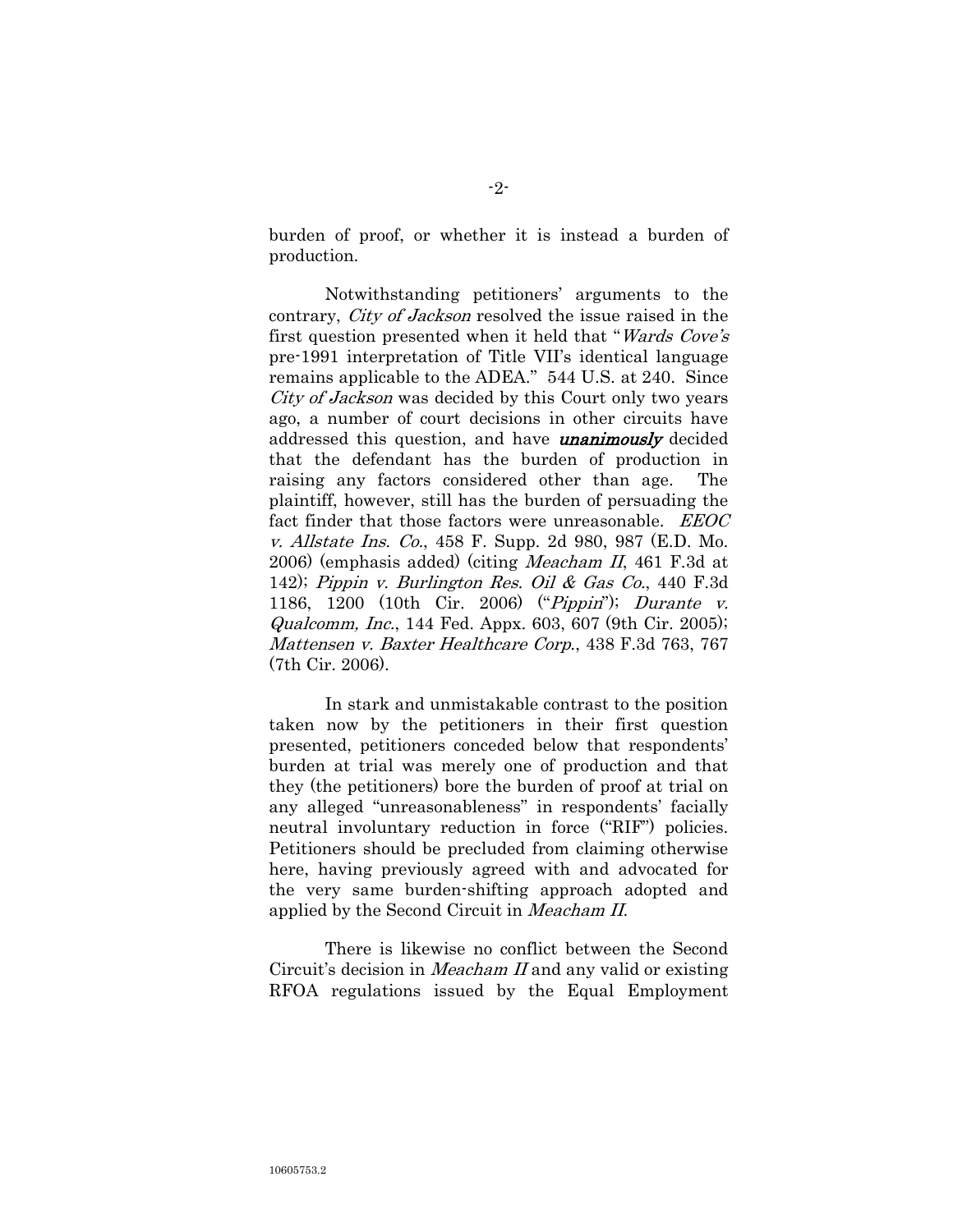Opportunity Commission ("EEOC"). Indeed, the EEOC"s RFOA regulations, which expressly deal only with disparate treatment cases, were effectively rejected by a majority of the Court in *City of Jackson*. The EEOC's regulations are also in the process of being reviewed and revised to conform to *City of Jackson*. The EEOC's regulations are thus entitled to no deference under Chevron U.S.A. Inc. v. Natural Res. Defense Council, Inc., 467 U.S. 837 (1984), or otherwise.

Additionally, contrary to the arguments made by petitioners, there is also no conflict or inconsistency between the decision in *Meacham II* and the prior, controlling decisions of this Court, including Watson v. Fort Worth Bank & Trust, 487 U.S. 977 (1988) ("Watson"), Wards Cove Packing Co. v. Atonio, 490 U.S. 642 (1989) ("*Wards Cove*"), and *City of Jackson*. Indeed, after this Court vacated the Second Circuit's prior decision in this case, reported at 381 F.3d 56 (2d Cir. 2004) ("Meacham  $I$ "),<sup>3</sup> and remanded for reconsideration in light of *City of Jackson* (see KAPL, Inc. v. Meacham, 544 U.S. 957 (2005)), the Second Circuit did precisely what it was directed to do by the Court and reconsidered Meacham I, following both *City of Jackson*'s and *Wards* Cove's teachings to the letter. In so doing, the Second Circuit properly adopted and applied Wards Cove's familiar burden-shifting analysis to the petitioners' disparate impact age discrimination claims under the ADEA, as modified by a majority of the Court in *City of* Jackson, to preclude any requirement that the respondents prove or establish "business necessity" and

 $\overline{a}$ 

<sup>&</sup>lt;sup>3</sup> The initial decision rendered by the Second Circuit in this case prior to the remand by this Court is contained in the Appendix to the petition. References to this decision are designated "*Meacham I*, [page number in the petition's Appendix]."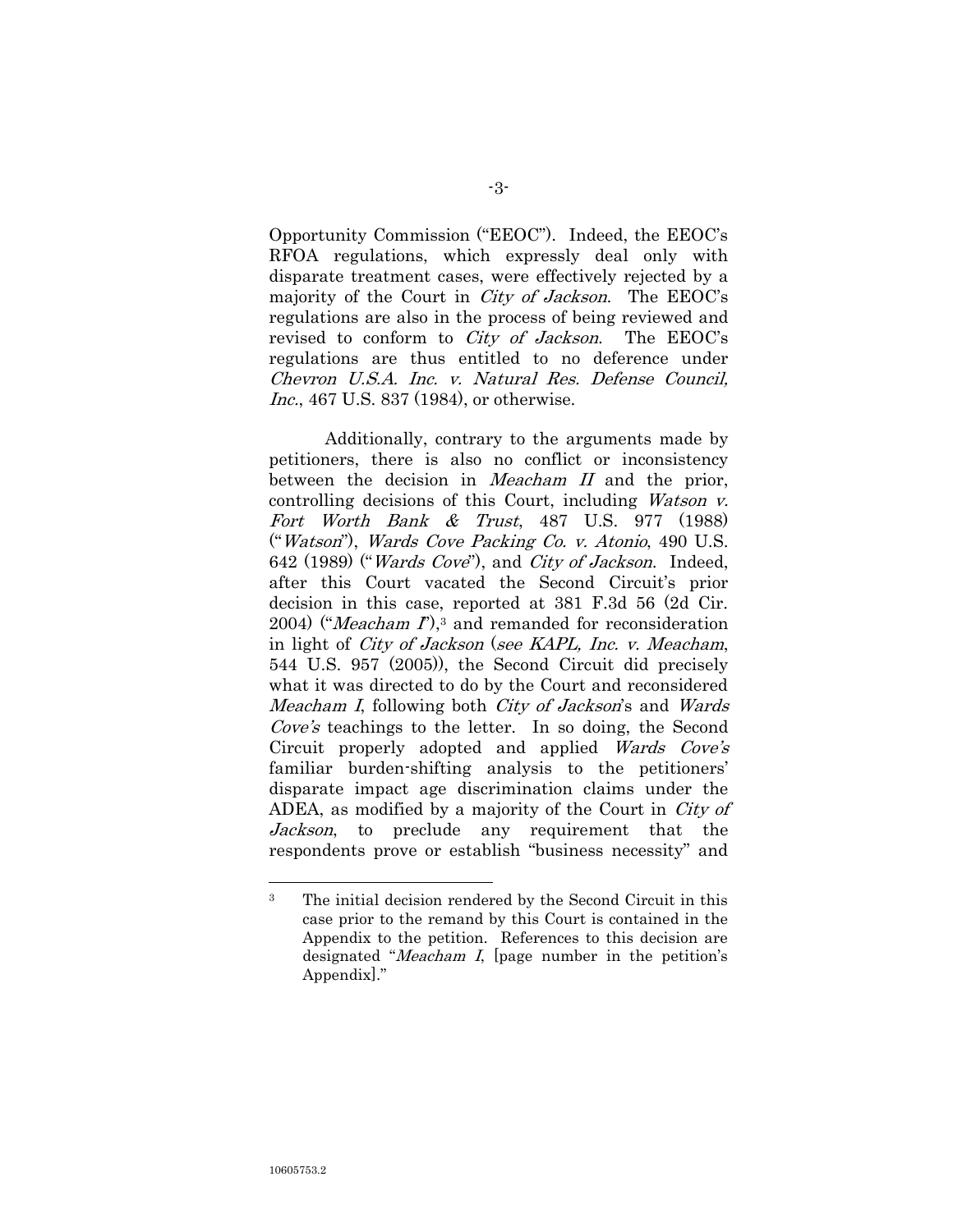to foreclose petitioners" reliance on alleged "equally effective alternatives." See City of Jackson, 544 U.S. at 243.

Furthermore, as discussed in greater detail below, petitioners" new claim, expressed for the first time in this manner in the second question presented in the petition, to the effect that respondents had a "practice of conferring broad discretionary authority upon individual managers to decide which employees to lay off during" the RIF (Petition, i), misstates the facts and the record evidence introduced at trial and relied upon by the Second Circuit in *Meacham II*. This alleged practice was not the specific employment practice identified by the petitioners at trial as causing a disparate impact due to age. See Meacham Decision and Order, 84a.<sup>4</sup> Instead, petitioners contended at trial that the facially neutral policy was the overall selection process called for by respondents' RIF guidelines. Id. Over respondents' objections, the Second Circuit on remand gave petitioners the benefit of the doubt on this issue by finding that the specific employment practice identified by petitioners was respondents" alleged "unaudited and heavy reliance on subjective assessments of 'criticality' and 'flexibility." Meacham II, 15a.

Even if petitioners had identified and proved at trial that respondents" alleged "practice of conferring broad discretionary authority upon individual managers" caused the statistical disparities complained of, which

 $\overline{a}$ 

<sup>&</sup>lt;sup>4</sup> The District Court's decision, rendered February 13, 2002, is reported at 185 F. Supp. 2d 193 (N.D.N.Y. 2002) and is contained in the Appendix to the petition at pages 70a-154a. References to this Decision are designated "Meacham Decision and Order, [page number in the petition"s Appendix]."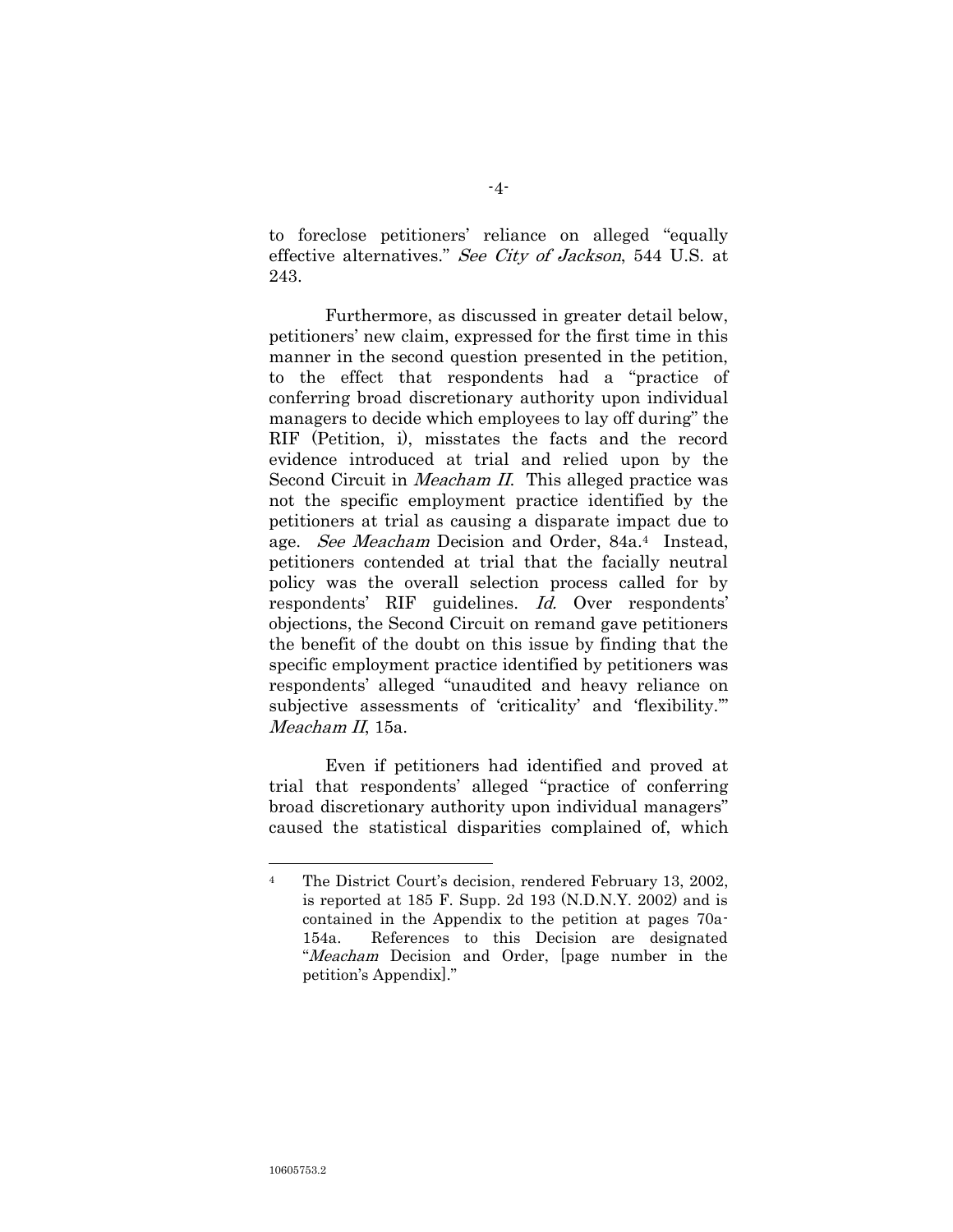they failed to do, the Second Circuit properly held in Meacham II that respondents' burden at trial "was to advance a justification for these features of the IRIF, and it was [petitioners"] burden to demonstrate that that justification [was] unreasonable." Id. The Second Circuit also correctly held, both in Meacham I and Meacham II, that the District Court was correct in holding that KAPL satisfied its burden of producing evidence that a legitimate business justification motivated the challenged components of the RIF. Meacham I, 59a; Meacham II, 15a; Meacham Decision and Order, 93a-94a.

Whether characterized as a burden of production or one of proof and persuasion, the record evidence in this case demonstrates that respondents met their burden at trial of showing that the criteria used to select employees for layoff in the RIF, including flexibility and criticality of skills, were reasonable. In fact, as the Second Circuit acknowledged in Meacham I and Meacham II, respondents introduced substantial evidence that their legitimate business justification – reducing the "workforce while still retaining employees with skills critical to the performance of  $KAPL's$  functions"  $$ motivated the challenged components of the RIF and that, unchallenged, KAPL's justification would preclude a finding of disparate impact. Meacham I, 59a; Meacham II, 8a.

At trial, the petitioners failed to challenge this substantial probative evidence of reasonableness, including the testimony of respondents' expert, Dr. Frank Landy, and other KAPL witnesses, discussed below. Indeed, petitioners failed to rebut the respondents' proof in this regard with any probative evidence of their own on this issue. This failure was appropriately noted by the Second Circuit, which observed that petitioners, "who bear the burden of demonstrating that KAPL's action was unreasonable, did not directly challenge the testimony of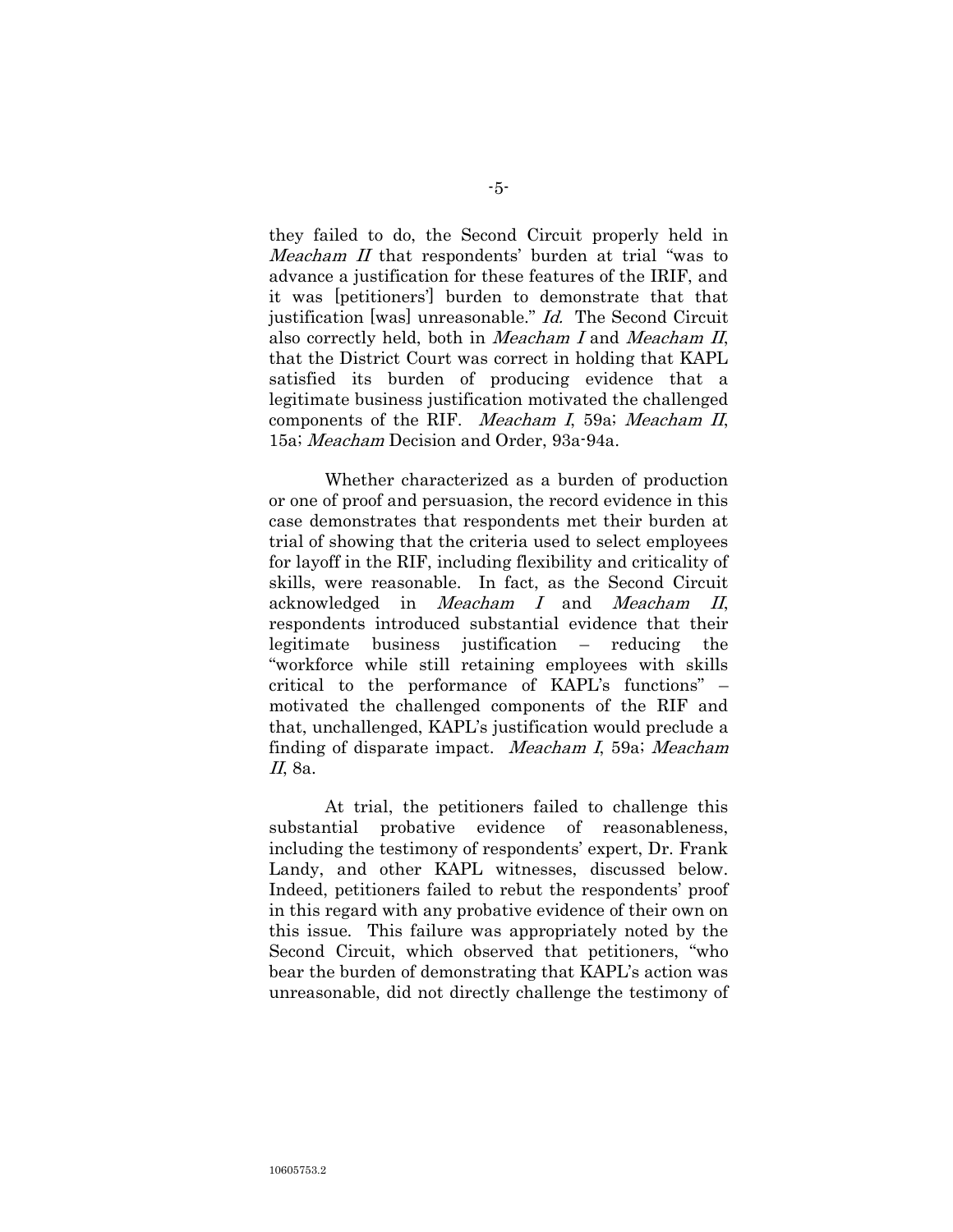KAPL principals regarding the planning and execution of the IRIF." Meacham II, 18a.

Even now, petitioners candidly admit that they are not complaining "that [respondents] attempted to lay off inflexible workers with less critical skills; [rather,] their complaint is that the means chosen [by respondents] to fulfill that goal were so haphazard and unconstrained that age could be used by supervisors as an illegitimate proxy for flexibility and criticality, thereby exposing older workers to the central harm the ADEA was enacted to prevent." Petition, 27. This claim, never proven and completely at odds with the undisputed proof of "reasonableness" relied upon by the Second Circuit in Meacham II, is tantamount to and indistinguishable from petitioners" intentional age discrimination claims. All of those claims were rejected by the jury at trial in this case, which found that all twenty-eight (28) original plaintiffs, petitioners included, failed to prove that the respondents were motivated by the plaintiffs' ages when they were selected for layoff in the RIF based on their managers' assessments of their individual performance, company service, flexibility, and criticality to the work of the Laboratory.

Having failed to prevail at trial on their intentional discrimination claims, petitioners may not now seek to negate the jury"s verdict on this issue by alleging, as part of their disparate impact claims, that their layoffs were the result of "subconscious age bias," or "stereotypes of older workers as inflexible and outdated." While these allegations might state a claim for disparate treatment – a claim squarely rejected by the jury and subsequently dismissed by the district court in this case – they do not state a disparate impact claim under the ADEA. See Raytheon Co. v. Hernandez, 540 U.S. 44 (2003); Wado v. Xerox Corp., 991 F. Supp. 174, 186 (W.D.N.Y. 1998), aff"d, 196 F.3d 358 (2d Cir. 1999);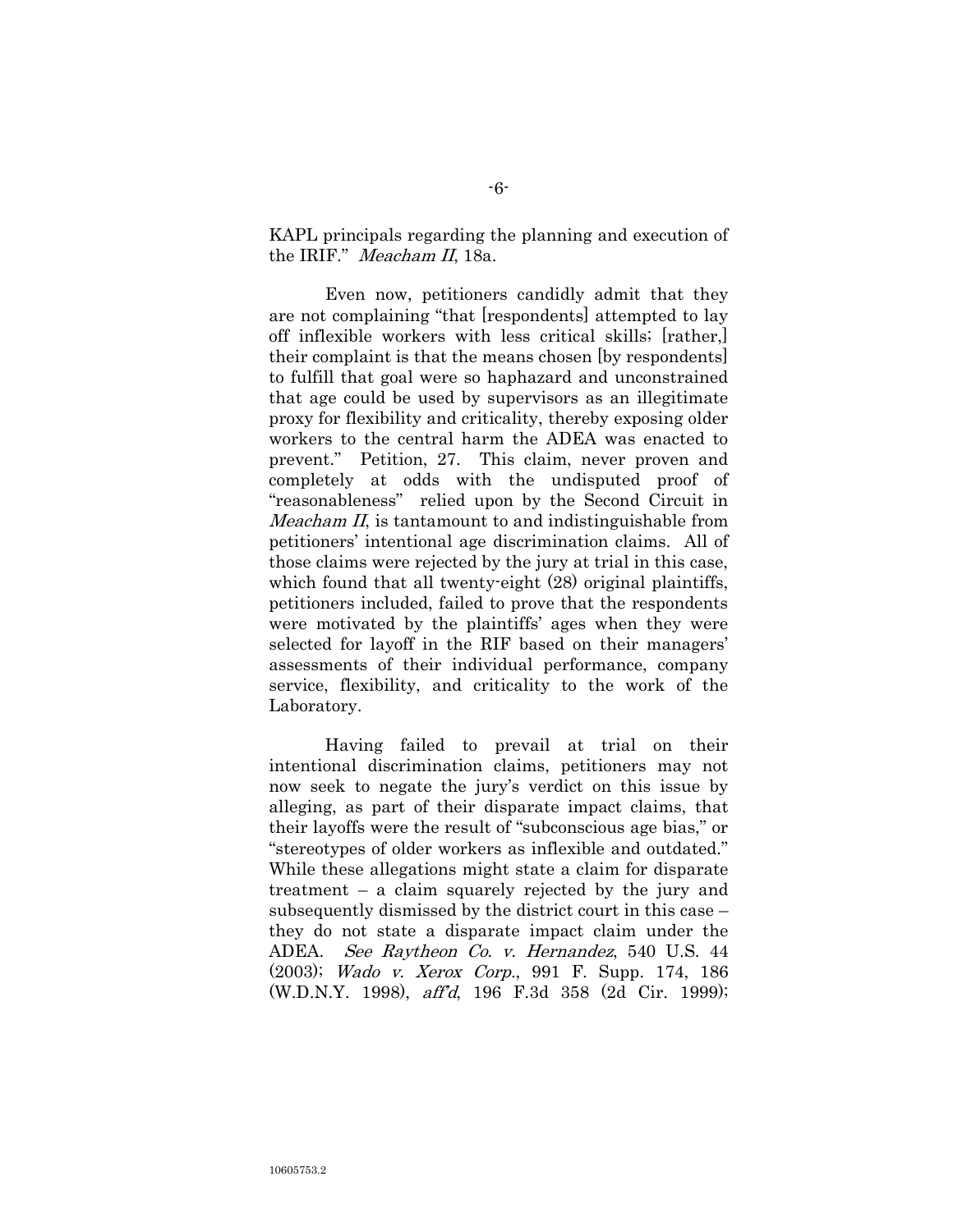Kourofsky v. Genencor Int'l, Inc.,  $459$  F. Supp. 2d 206, 215 (W.D.N.Y. 2006). See also Khalil v. Farash Corp., 452 F. Supp. 2d 203 (W.D.N.Y. 2006).

Finally, as discussed in greater detail below in Point II, petitioners" claim before this Court that respondents' use of "subjective criteria like 'flexibility' and "criticality of skills"" was "without implementation of meaningful checks [which] led to "startlingly skewed" results" (Petition, 26), ignores and misstates the record evidence at trial. Contrary to petitioners' claim, the preponderance of the evidence demonstrated, as the Court of Appeals noted after remand, that "KAPL set standards for managers constructing [the layoff] matrices and selecting employees for layoff, and it did monitor the implementation of the RIF." Meacham II, 19a. Although ignored by petitioners, the evidence further established, as the Second Circuit also observed, that respondents" RIF policies "restricted arbitrary decision-making by individual mangers, and the measures that KAPL put in place to prevent such arbitrary decision-making and ensure the layoffs satisfied KAPL's business needs – while not fool proof – were substantial." Id.

After *City of Jackson*, it is not enough for petitioners to allege, as they have in their petition and as they did before the Second Circuit and at trial, that there were other alternatives and that respondents could have done even more. This line of argument is foreclosed by City of Jackson. To hold otherwise, as discussed below, would not only be inconsistent with *City of Jackson* and the RFOA exception to liability under the ADEA, but would also put undue pressure upon employers to use impermissible and unlawful quotas to avoid a disparate impact ADEA claim.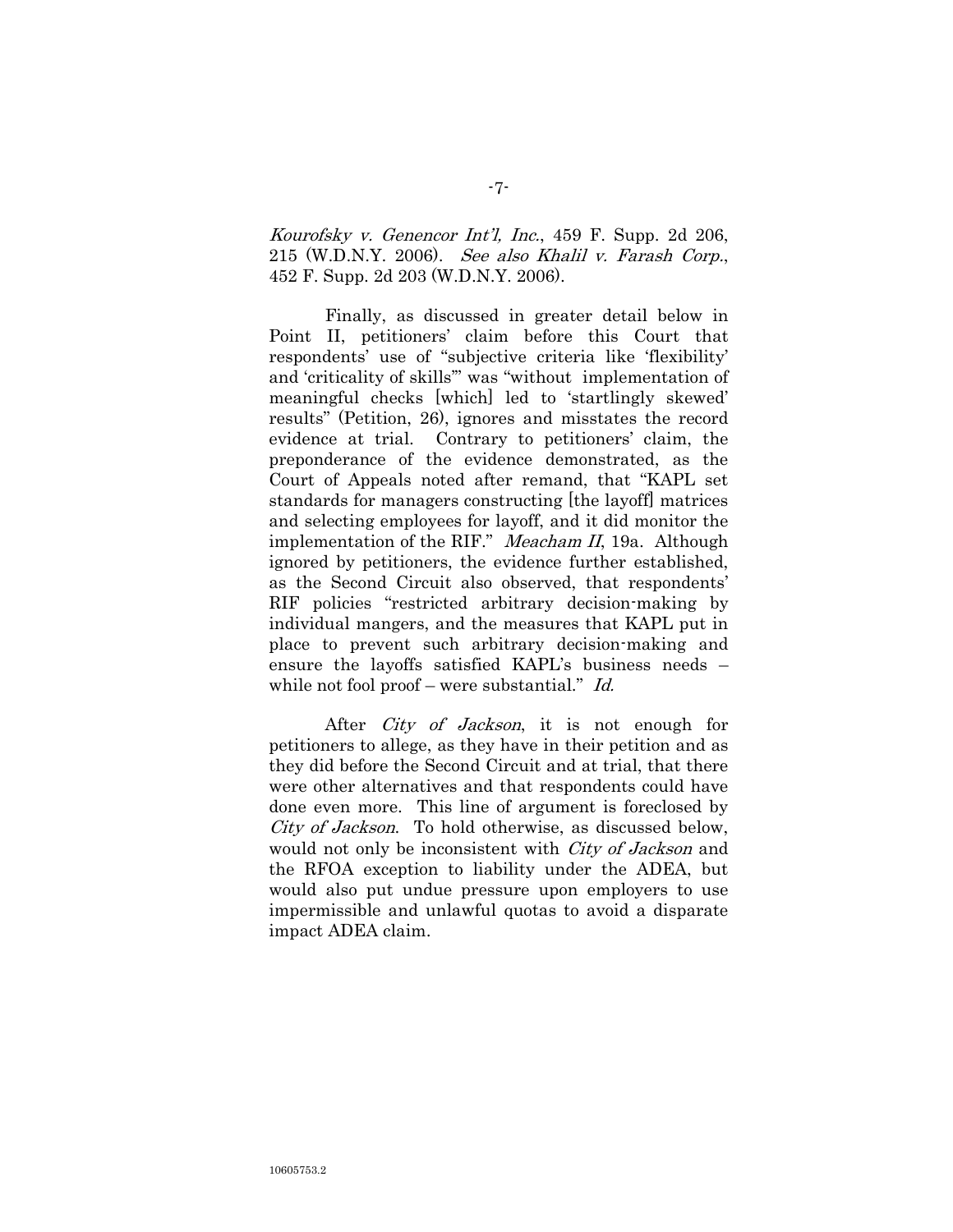#### COUNTER STATEMENT OF THE CASE

At the trial in this case (although nowhere is this mentioned in the petition), petitioners asserted two separate theories of age discrimination. *Meacham I*, 43a-45a. Petitioners first alleged that respondents intentionally discriminated against them because of their ages in selecting them for termination from employment during a RIF implemented in 1996. Second, they alleged that the same actions that formed the basis of their intentional age discrimination claims also resulted in a disparate impact on employees age forty and over. Id.

As noted earlier, petitioners have similarly failed to mention anywhere in their petition that the jury completely exonerated respondents from all liability on petitioners" claims of intentional age discrimination under both federal and state law. More specifically, the jury found, on both a "direct evidence" theory and a "pretext" theory, as to each of the original twenty-eight (28) plaintiffs, that they failed to prove that the respondents were motivated by age in selecting them for termination in the RIF. Nevertheless, the jury found in favor of a sub-group of twenty-six of the original twentyeight plaintiffs on their disparate impact claims. Id. at 45a.

#### Factual Background

As correctly explained in both Meacham I and Meacham II, KAPL, a wholly owned subsidiary of Lockheed Martin, manages and operates the Laboratory, which is a government-owned nuclear research and development facility, pursuant to a contract with the United States Department of Energy ("DOE"). Meacham I, 37a-38a; Meacham II, 4a. As also noted correctly by the Second Circuit, employees at KAPL work on "designing advanced nuclear powered propulsion systems;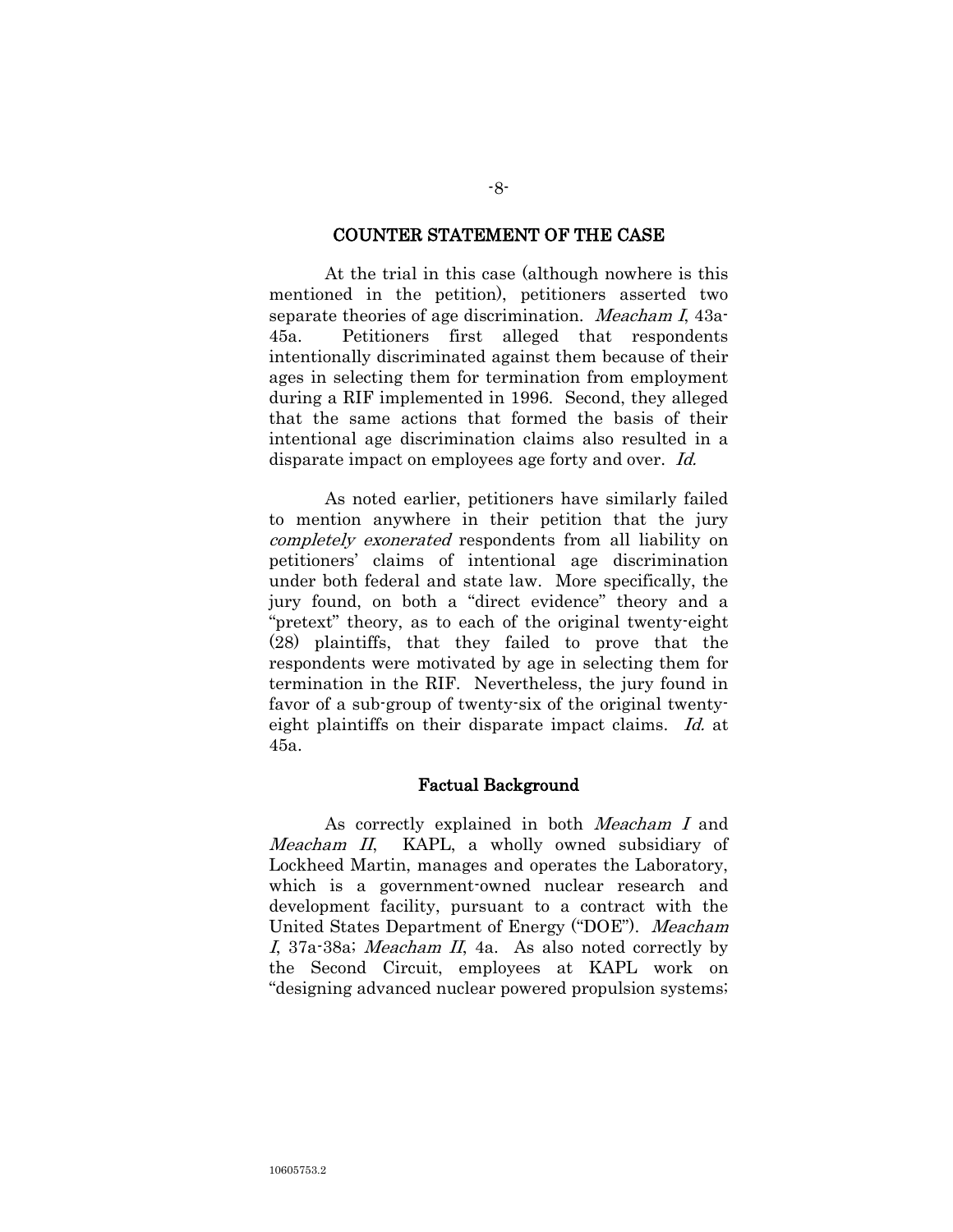training sailors to operate them; and overseeing their maintenance, repair, refueling and decommissioning." Meacham I, 37a.

In 1996, the United States Naval Nuclear Propulsion Program (referred to in *Meacham II* as "NR"), which funds KAPL's operations (together with the DOE) and sets annual staffing limits for the Laboratory, imposed a more stringent limit on annual staffing levels. At the same time, NR assigned certain additional work to the Laboratory that required new hires. *Meacham I*, 38a. This case arises out of a RIF of Laboratory personnel implemented in 1996 in response to NR"s revised annual staffing limits, which was in turn a response to the end of the Cold War. Meacham II, 5a.

KAPL attempted to meet this staffing ceiling without laying off employees involuntarily, but could not avoid a RIF. Meacham I, 38a. To determine which salaried employees should be laid off, KAPL designed an age-neutral matrix for ranking employees based upon comparative performance, criticality of skills, flexibility (ability to perform more than one job), and years of company service. Id. at 39a-40a.

Contrary to petitioners" statement that KAPL conferred unfettered or broad discretion on its managers during the RIF selection process, respondents produced substantial and unrefuted evidence at trial demonstrating that KAPL provided specific definitions explaining each of these selection criteria as well as training on how to apply them. Moreover, respondents produced uncontroverted evidence at trial showing that these RIF selection criteria  $(i.e.,$  performance, company service, criticality and flexibility) are job-related and reasonable. In fact, respondents produced evidence showing that these layoff selection criteria, and the safeguards adopted to ensure that the RIF was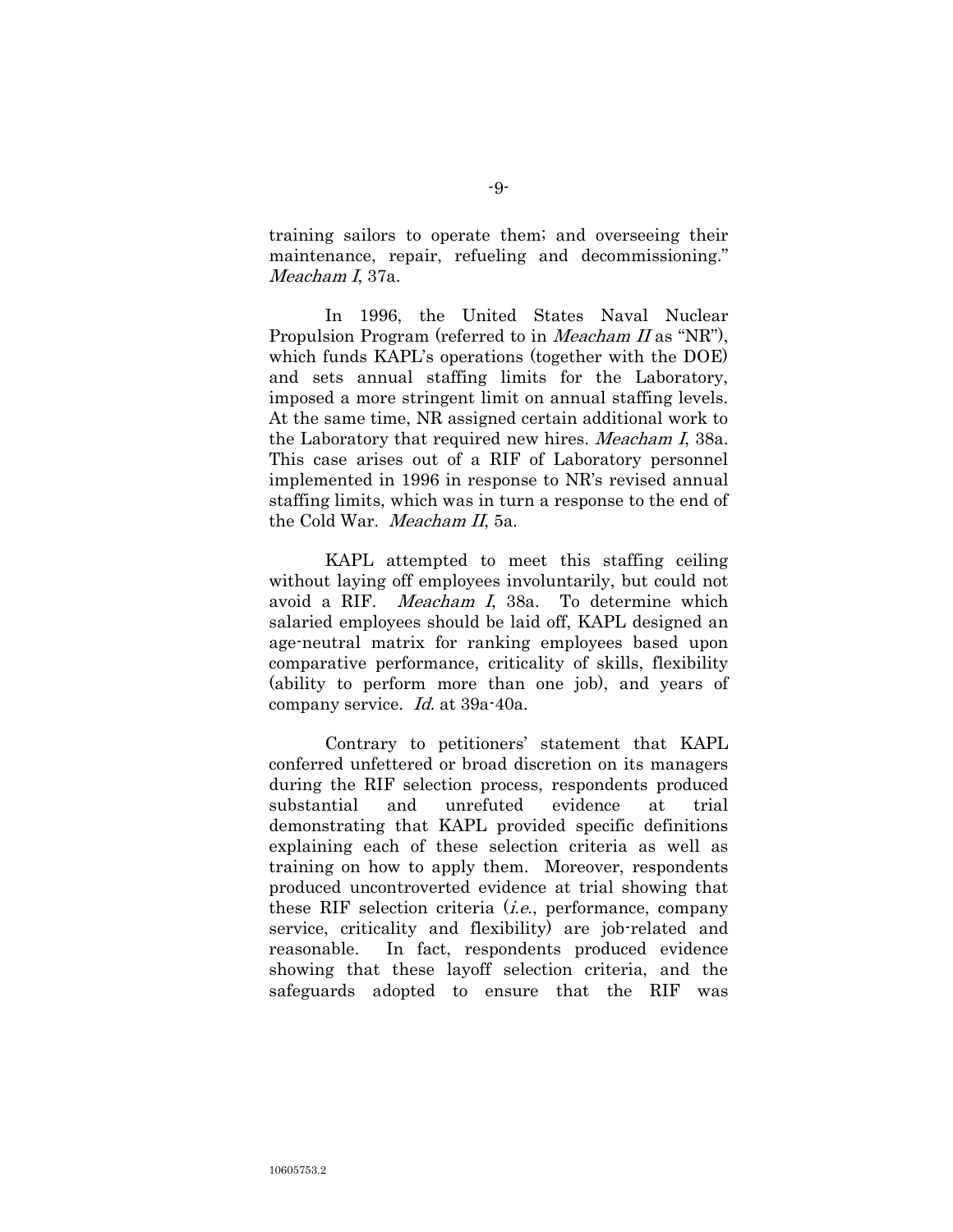implemented fairly, were among the best practices used by employers in similar layoff situations. Meacham II, 5a-6a; 16a.

The testimony at trial included that of Dr. Frank Landy, an expert in industrial psychology with substantial experience in downsizings. The petition omits the fact that Landy testified, based on his detailed review of the RIF procedures and their implementation, that KAPL's practices met the "job-related" standard recognized by experts in the field. Landy"s testimony also established that the RIF decisions were based upon essential jobs or skills necessary to do the work at KAPL and that the process used by KAPL to select employees for layoff was clearly job-related and consistent with KAPL's business needs. Id. at 16a.

Landy further explained how each of the four criteria on the matrix was commonly used in selecting employees for downsizing. According to Landy, criticality is commonly used to assess the skill level of individuals to perform necessary work and flexibility is necessary because the greater number of skills the employee has, the more valuable they are to the employer in performing potential work. Landy also testified that assessments of past performance are valuable as a predictor of future performance, while company service is valuable to retain institutional memory. Id.

Landy"s testimony was consistent with the testimony offered by other KAPL witnesses, including but not limited to Dennis Burek, KAPL's Staffing Manager. Burek testified that an employee's flexibility measures the scope of that employee"s skills to determine whether he or she had skills which could enable them to be used in other parts of the Laboratory or to be retrained for other Laboratory work. Flexibility was important because KAPL needed to retain employees who could perform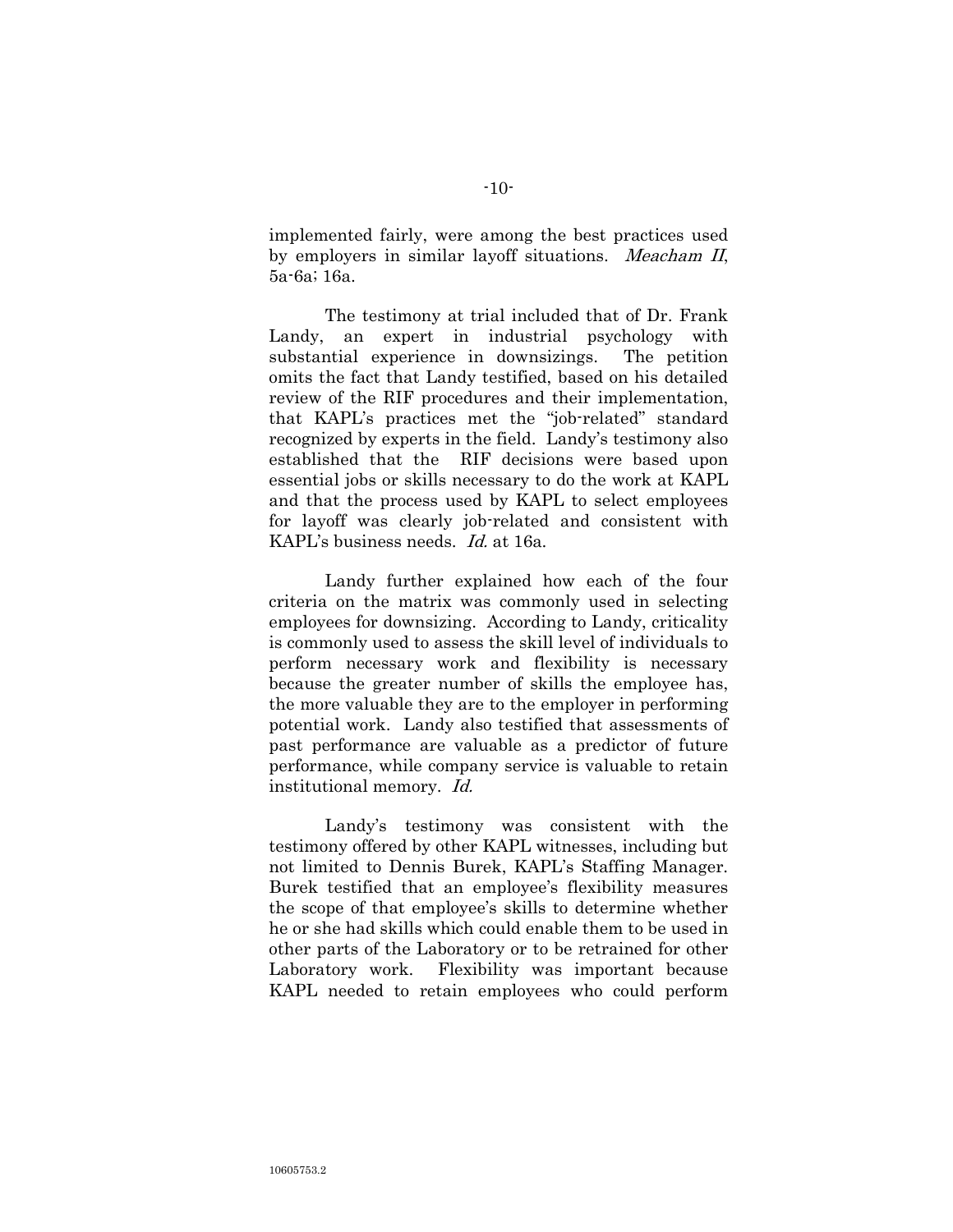more than one function, especially with a workforce that was declining in overall numbers. Criticality was used to assess how important a person's skills were for the Laboratory and Naval Reactors program under which KAPL works. This was essential, according to Burek, because KAPL needed to determine whether the loss of skills would render it unable to perform its work or would reduce the quality of the work performed, and whether it could afford to lose certain skills.

The testimony at trial also included that of KAPL managers who completed and/or reviewed the layoff matrices, as well as that of senior managers and KAPL's legal counsel. The undisputed testimony of these KAPL witnesses established that respondents did in fact review and audit the reasons supporting each termination decision and concluded that each of the low rankings was the result of legitimate, non-discriminatory business reasons related to the employees' company service, job performance, flexibility, and criticality to the work of the Laboratory. *Meacham II*, 17a. Accordingly, KAPL proceeded, in good faith, with the RIF. Meacham I, 73a-74a.

At trial, as well as on appeal to the Second Circuit, petitioners did not dispute respondents" showing that the selection criteria themselves were reasonable ones. Rather, petitioners sought to prove only that the RIF selections were infected by age bias (a disparate treatment argument completely rejected by the jury), and that there were alternatives to the RIF. Meacham II, 18a. In Meacham I, the Second Circuit rejected the alternatives petitioners had relied upon at trial, finding that they were replacements for the RIF itself, which "was (and is) a personnel decision justified by KAPL"s business objectives." Meacham I, 80a. Petitioners' have never challenged this finding.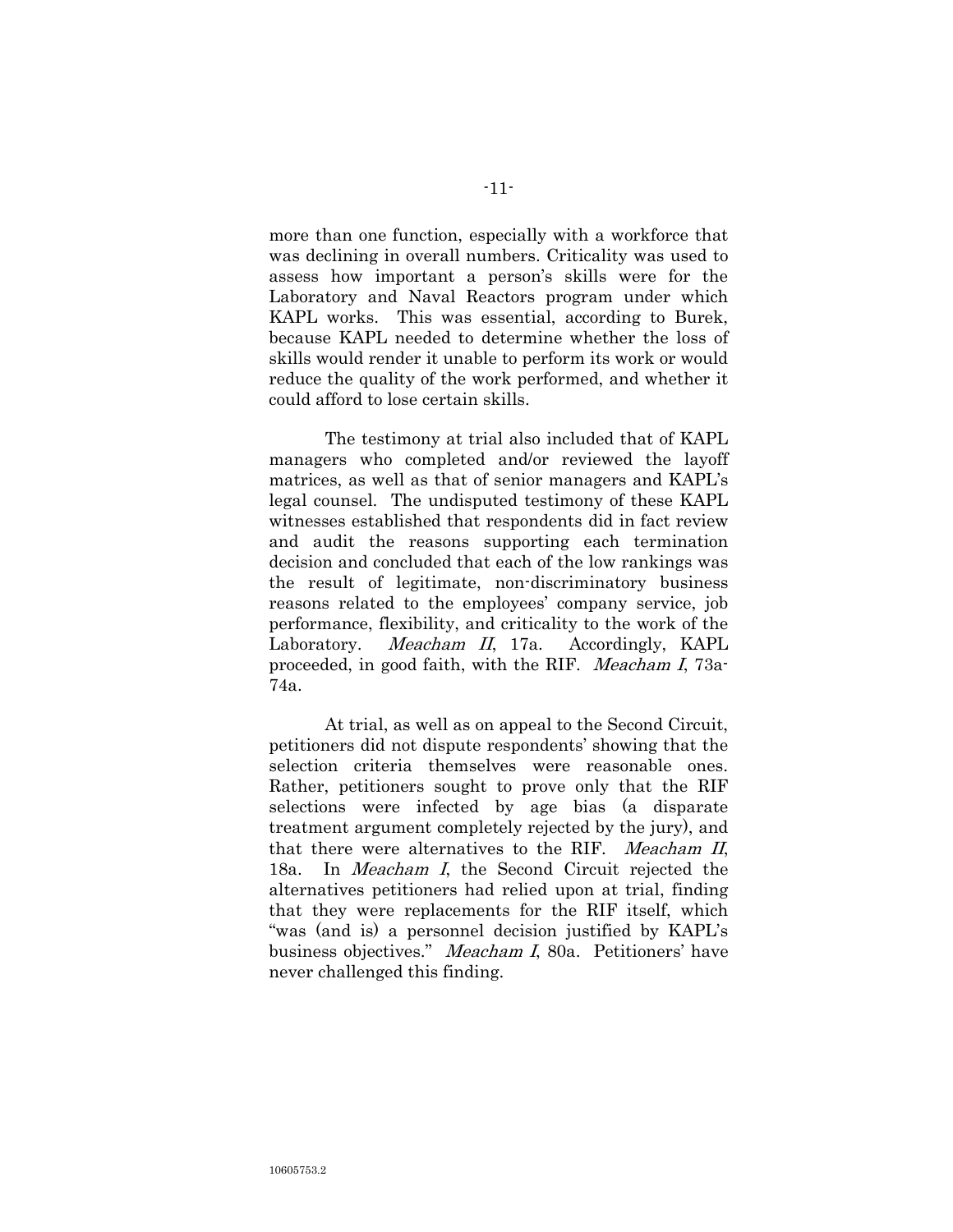The Second Circuit in *Meacham I* nevertheless upheld the verdict, finding that there was at least one suitable alternative to the RIF; namely, using more safeguards against subjectivity. On remand, the Second Circuit concluded that their analysis was untenable, however, in light of *City of Jackson's* ultimate holding that the RFOA"s reasonableness inquiry precludes a consideration of alternatives. Meacham II, 9a.

Petitioners did not dispute any of these findings below before the Second Circuit and cannot do so now before this Court. Similarly, the EEOC expressly conceded in the proceedings below after remand, in their brief as amicus curiae for the petitioners, that the respondents "explained that the purpose of the IRIF and its constituent parts was to reduce the workforce while still retaining employees with skills critical to the performance of KAPL's functions" and that "this purpose is important and facially legitimate." EEOC Brief on Remand, pp. 18-19 (emphasis added).

#### ARGUMENT

#### POINT I

# THERE IS NO "GROWING DIVISION" OR PRESENT CONFLICT AMONG THE CIRCUITS ON THE QUESTIONS PRESENTED IN THE PETITION

Contrary to repeated misstatements of law and fact contained in the petition, there is no "growing division" or present conflict between the decision in Meacham II and the decisions of other circuit courts which have addressed the questions here presented. Indeed, the Court in City of Jackson resolved the first issue presented here regarding the appropriate burdens of proof and production when it held that: "Wards Cove's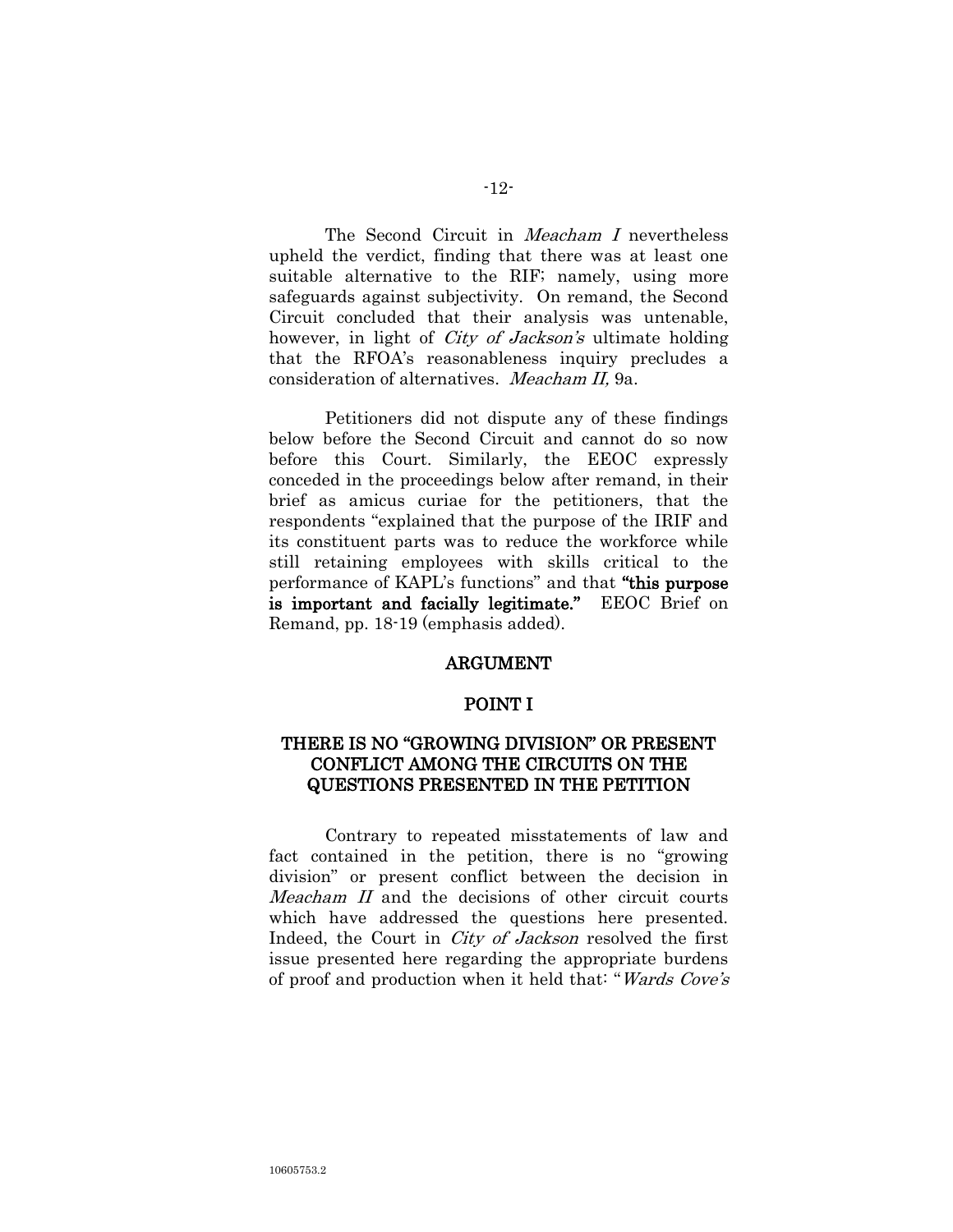pre-1991 interpretation of Title VII"s identical language remains applicable to the ADEA." 544 U.S. at 240.

Title VII and the ADEA contain nearly identical language prohibiting employment decisions having a disparate impact. Id. at 233 (observing that "except for substitution of the word 'age' for the words 'race, color, religion, sex, or national origin," Section  $4(a)(2)$  of the ADEA, 29 U.S.C.  $\S$  623(a), is identical to Section 703(a)(2) of Title VII, 42 U.S.C.  $\S$  2000e-2(a)). However, as the Court explained in City of Jackson, the two statutes differ in one important respect: the ADEA contains a provision (i.e., the RFOA exemption) which permits employers to take actions otherwise prohibited under the statute if such actions are based upon reasonable factors other than age.

As explained by Justice Stevens, writing for the Court in *City of Jackson*, "in cases involving disparateimpact claims . . . the RFOA provision plays its principal role by precluding liability if the adverse impact was attributable to a non-age factor that was "reasonable."" Id. at 239. In other words, disparate impact claims under the ADEA "are strictly circumscribed by the RFOA exception." *Id.* at 439 (O'Connor, concurring).

Importantly, City of Jackson did not change the respective burdens of proof and production in a disparate impact case based on age, but held that the same burdens of proof and production applicable to similar cases under Title VII (under *Wards Cove*) apply equally to disparate impact cases under the ADEA. Indeed, the Court held that, under the ADEA, just like under Title VII, the plaintiff must first identify a specific employment practice which is responsible for the disparate impact in order to state and establish a prima facie case of disparate impact age discrimination. Id. at 241 ("It is not enough to simply allege that there is a disparate impact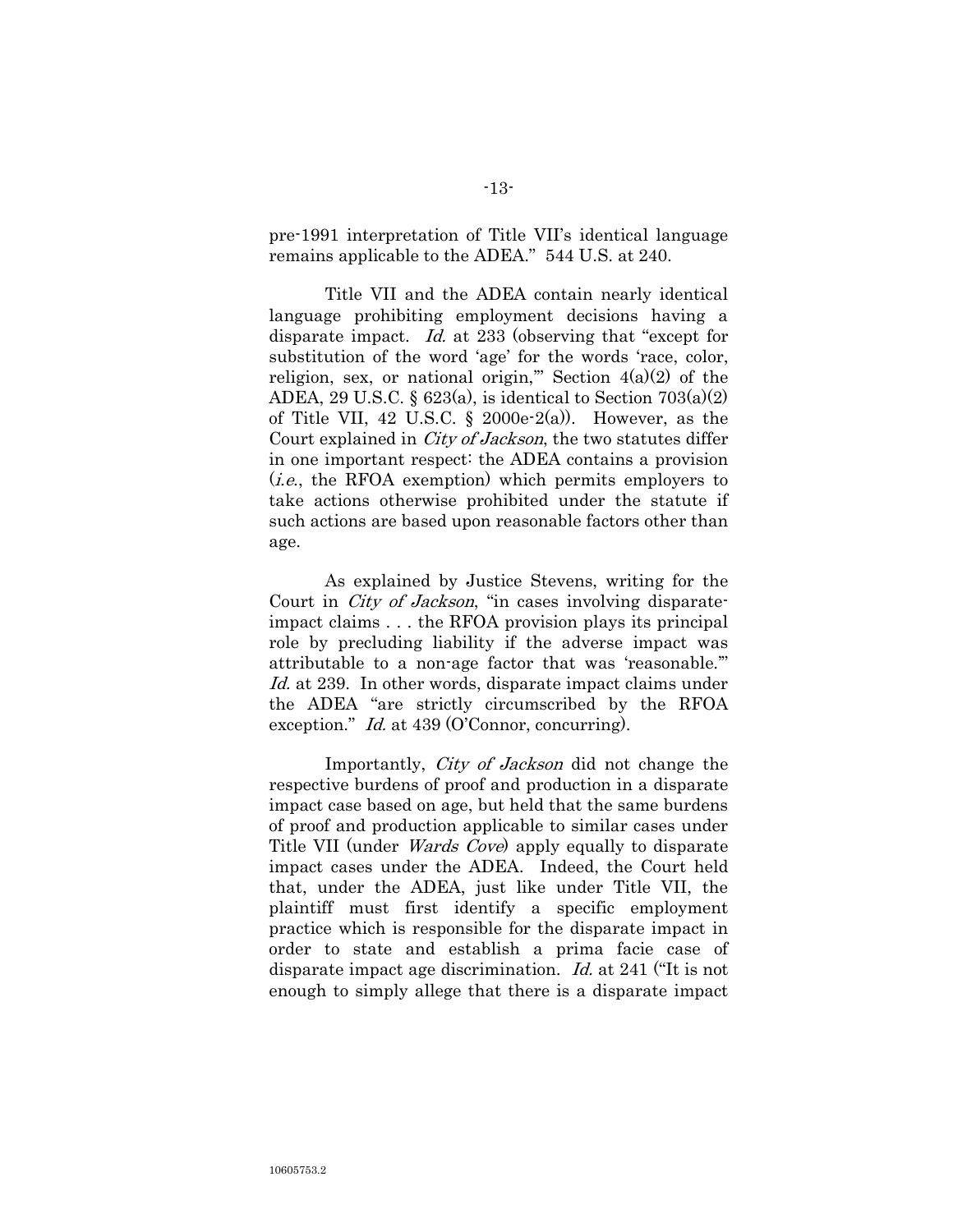on workers, or point to a generalized policy that leads to such an impact. Rather, the employee is responsible for isolating and identifying the specific employment practices that are allegedly responsible for any observed statistical disparities."). Secondly, the Court held that even if the plaintiff demonstrates that there is such a specific employment practice that resulted in a disparate impact, the employer may defend its actions by showing that the challenged practice "was based on reasonable factors other than age." Id.

In so ruling, the Court recognized that "age unlike race or other classifications protected by Title VII, may be correlated with an individual"s capacity to engage in certain types of employment." Id. at 240. Accordingly, and because of the RFOA provision"s liability-limiting effects, the Court held that in a disparate impact age discrimination case under the ADEA an employer is not required to prove "business necessity" to defend itself, but need only show that its actions were reasonable and based on reasonable non-age factors.

The Court concluded that this narrower "reasonableness inquiry" is different than the "business necessity" test articulated in Wards Cove for Title VII cases, "which asks whether there are other ways for the employer to achieve its goals that do not result in a disparate impact on a protected class." As explained by Justice Stevens, "the reasonableness inquiry includes no such requirement." *Id.* at 243 (observing that "[w]hile there may have been other reasonable ways for the City to achieve its goals, the one selected was not unreasonable").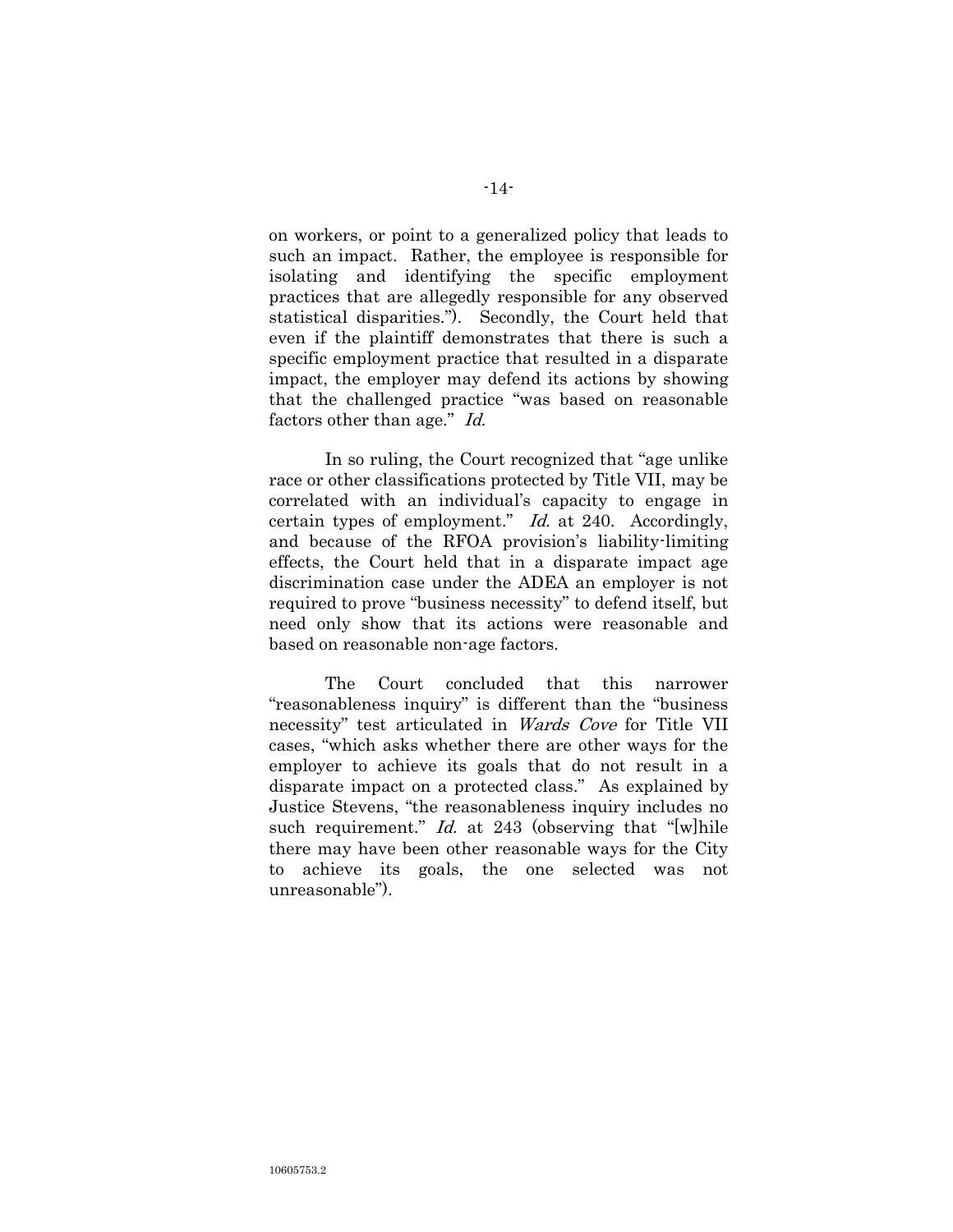## **A.** The Circuit Courts Are Unanimous in Applying the Correct Evidentiary Burdens Following City of Jackson

Since *City of Jackson* was decided only two years ago, the courts of appeals and district courts have had no difficulty following its holdings. In fact, as regards the first question presented in the petition, it was recently observed by one district court that:

> a number of court decisions in other circuits have addressed this question, and have unanimously decided that after the plaintiff has presented evidence of a prima facie case of disparate impact age discrimination, the defendant has the burden of production, in raising any factors considered other than age. The plaintiff then has the burden of persuading the fact finder that those factors were unreasonable.

EEOC v. Allstate Ins. Co., 458 F. Supp. 2d 980, 993 (E.D. Mo. 2006) ("*Allstate*") (emphasis added).

The district court in *Allstate* cited and relied upon Meacham II, particularly for the Second Circuit's holding that "[t]he best reading of the text of the ADEA – in light of *City of Jackson* and *Wards Cove* – is that the plaintiff bears the burden of persuading the factfinder that the employer's justification is unreasonable." Allstate, 458 F. Supp.2d at 993. Allstate also relied upon the following recent decisions from the Seventh, Ninth, and Tenth Circuits: Pippen v. Burlington Res. Oil & Gas Co., 440 F.3d 1186, 1200 (10th Cir. 2006) ("Thus, after an employee establishes a prima facie case of disparate impact age discrimination under the ADEA, the burden of production shifts to the employer to assert that its neutral policy is based on a reasonable factor other than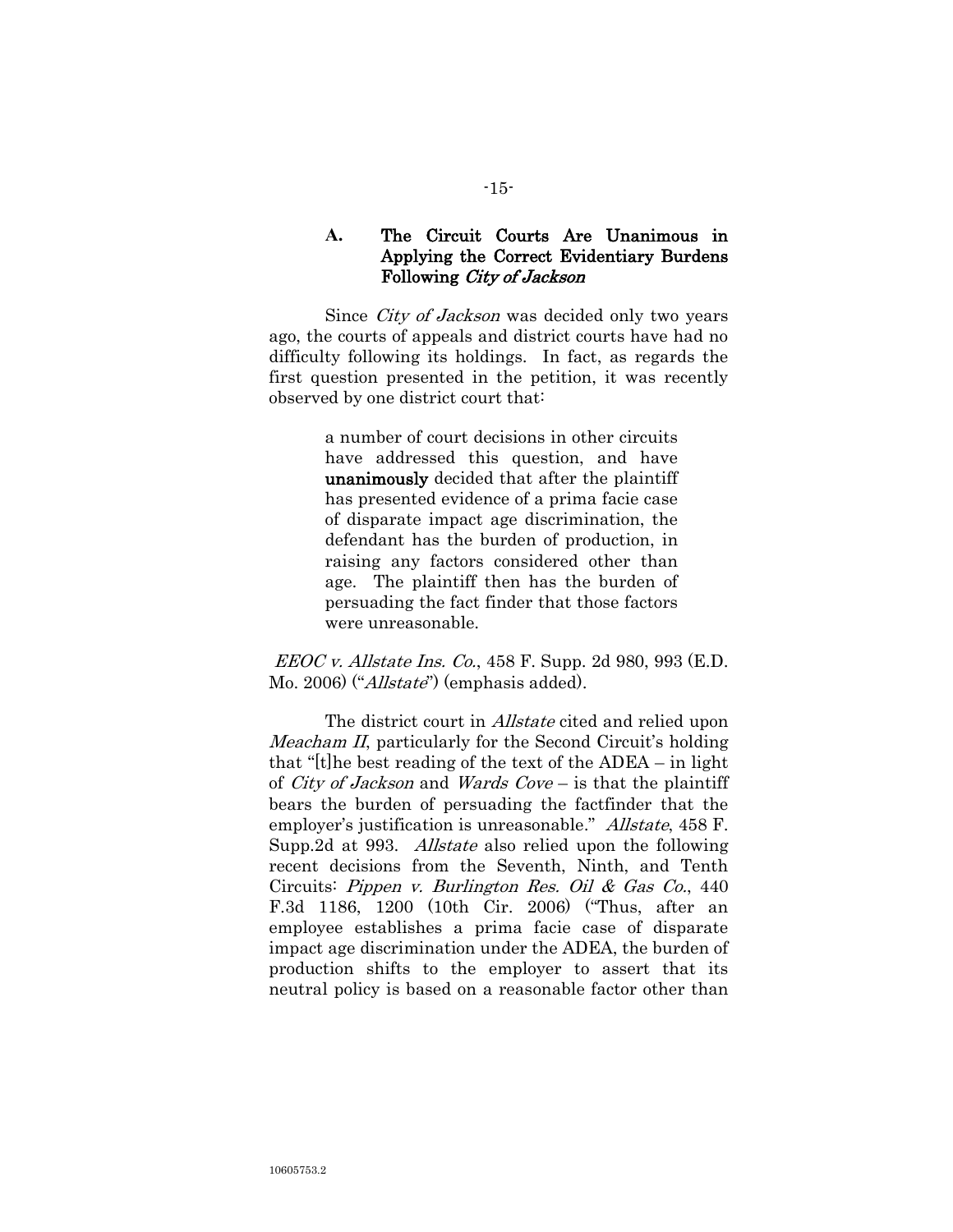age. . . . [A]n employee must ultimately persuade the factfinder that the employer's asserted basis for the neutral policy is unreasonable."); *Durante v. Qualcomm*, Inc., 144 Fed. Appx. 603, 607 (9th Cir. 2005) ("Qualcomm [defendant] produced unrebutted evidence that its termination decisions were made to satisfy the differing business needs of the varying divisions and departments . . . ."); and Mattensen v. Baxter Healthcare Corp., 438 F.3d 763, 767 (7th Cir. 2006) (finding that it was erroneous to instruct the jury that the RFOA requirement was an affirmative defense). See also Seasonwein v. First Montauk Sec. Corp., 189 Fed. Appx. 106 (3d Cir. 2006) (affirming the grant of summary judgment to employer where plaintiff failed to establish a prima facie case of disparate impact age discrimination).

These cases (and the lack of others to the contrary), decided after this Court's decision in City of Jackson, conclusively show that there is no conflict whatsoever on the first question presented, as petitioners have asserted. The courts of appeals have indeed been unanimous in holding that the RFOA defense is not an affirmative defense. These decisions are fully in accord with *City of Jackson's* holdings with respect to the appropriate burdens of proof and production to be used in disparate impact cases under the ADEA.

The Second Circuit's decision in Meacham II is entirely consistent with all of the other post-City of Jackson circuit court decisions, and with other lower court decisions decided in and outside of the Second Circuit. See, e.g., Adams v. Lucent Techs., Inc., No. 2:03CV300, 2007 U.S. Dist. LEXIS 662 (S.D. Ohio Jan. 3, 2007); Gaskey v. Fulton Bellow, LLC, No. 3:05-CV-540, 2007 U.S. Dist. LEXIS 19841 (E.D. Tenn. Mar. 20, 2007); Kourofsky v. Genencor Int"l, Inc., 459 F. Supp. 2d 206 (W.D.N.Y. 2006) (following Smith, Wards Cove, and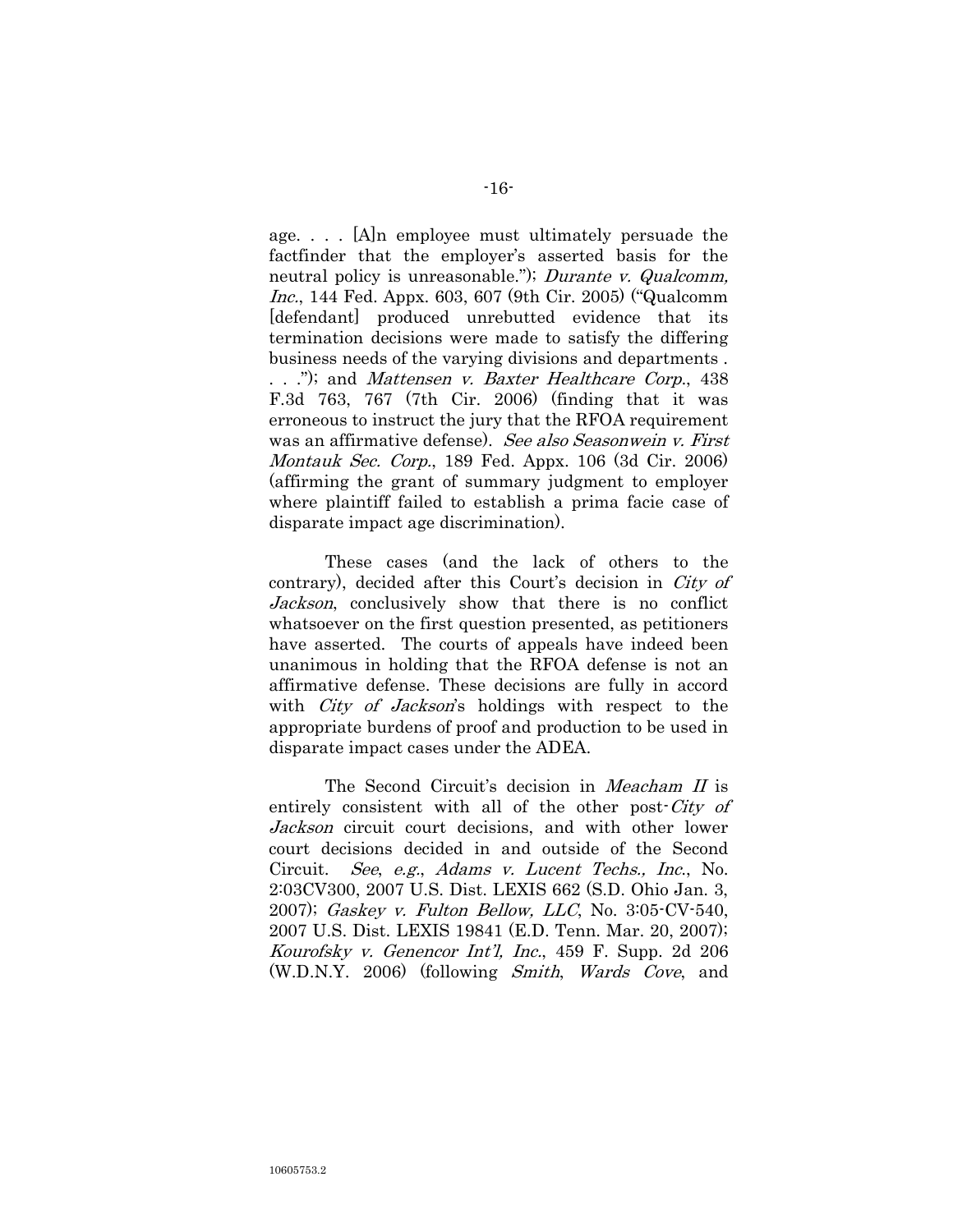*Meacham II* in dismissing plaintiff's disparate impact claims under the ADEA).

Tellingly, petitioners have not cited a single circuit court or district court decision decided since City of Jackson departing or differing in any respect from the burden-shifting approach adopted and applied in Meacham II, Pippen, Durante, Mattenson, Seasonwein, Allstate, Kourofsky, and other similar cases. That is because no such case exists.

In a disingenuous effort to manufacture a conflict between the circuits where none currently exists, petitioners hearken back more than twenty (20) years to the Ninth Circuit's decision in Criswell v. Western Air Lines, Inc., 709 F.2d 544 (9th Cir. 1983), and more than thirty (30) years to the Sixth Circuit's decision in Laugesen v. Anaconda Co., 510 F.2d 307 (6th Cir. 1975). The rationale expressed in these older decisions cannot and does not survive City of Jackson.

In fact, *Criswell* was effectively overruled on this point by *City of Jackson* and by *Durante*, a post-*City of* Jackson decision from the Ninth Circuit nearly on all fours with the decision in *Meacham II*. And the dicta relied upon by petitioners from the Sixth Circuit's decision in *Laugesen*, which was a disparate treatment case, simply does not stand for the proposition cited in the petition. See Petition, 12. In any event, a subsequent and more recent Sixth Circuit case decided after Laugesen, but not cited by petitioners, supports the view that an employer"s burden in a disparate impact case under the ADEA is one of production only and not one of proof. Abbott v. Federal Forge, Inc., 912 F.2d 867 (6th Cir. 1990).

In short, neither *Criswell* nor *Laugesen* supports the petitioners" claims that a conflict among the circuits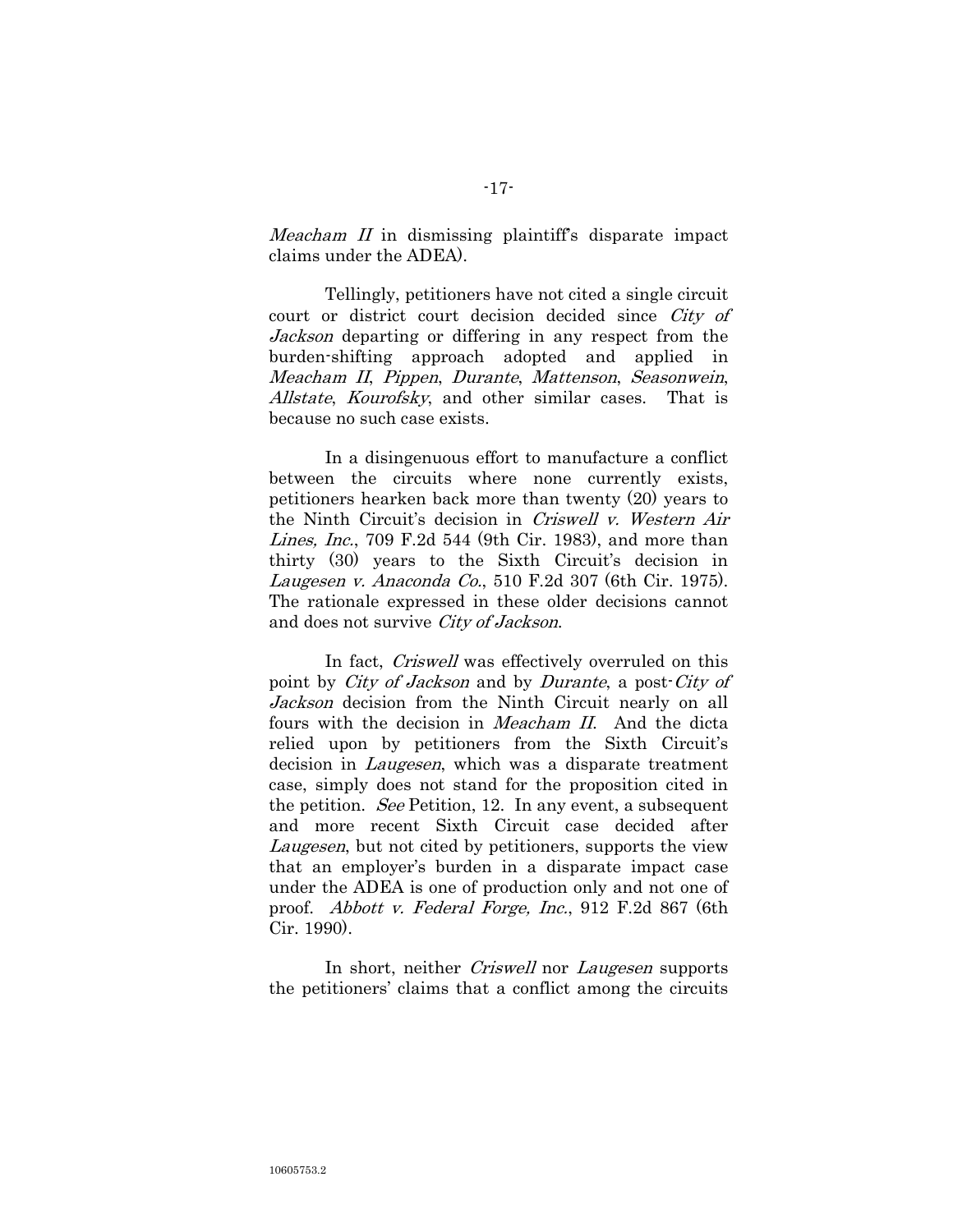exists, and petitioner"s reliance on these two outdated cases does not create a current conflict ripe for Supreme Court review.

## **B.** Petitioners Conceded Below that the Employer"s Burden Is One of Production

Also significantly undercutting petitioners' argument is the fact that petitioners themselves admitted below that the ADEA"s RFOA exception is not an affirmative defense, but is instead a burden of production. In fact, after this Court remanded this case, the Second Circuit invited the parties to submit briefs regarding the impact of *City of Jackson* on the decision in *Meacham I.* In response, petitioners conceded, in their Brief, that *City* of Jackson "provides some guidance regarding the burden shifting analysis which the lower courts are to employ when litigating disparate impact claims brought under the ADEA." Brief for Plaintiffs-Appellees-Cross-Appellants On Remand from the United States Supreme Court, June 13, 2005 ("Petitioners" Brief on Remand"), 1- 2.

Petitioners also admitted in their Brief on Remand that in *City of Jackson*, "the Supreme Court held that ... the burden shifting analysis previously set forth in Wards Cove, continues to be applicable to disparate impact claims brought under the ADEA." Id. at 6. Petitioners candidly admitted below that: "the defendant-employer does not have the burden of proof to establish business necessity under the ADEA as it does in a Title VII disparate impact case." *Id.* (emphasis in original).

Similarly, when addressing the respondents' "Business Justification" for the RIF, petitioners took a position diametrically opposed to the one they are now taking in their petition on the first question presented, conceding that "when analyzing a disparate impact claim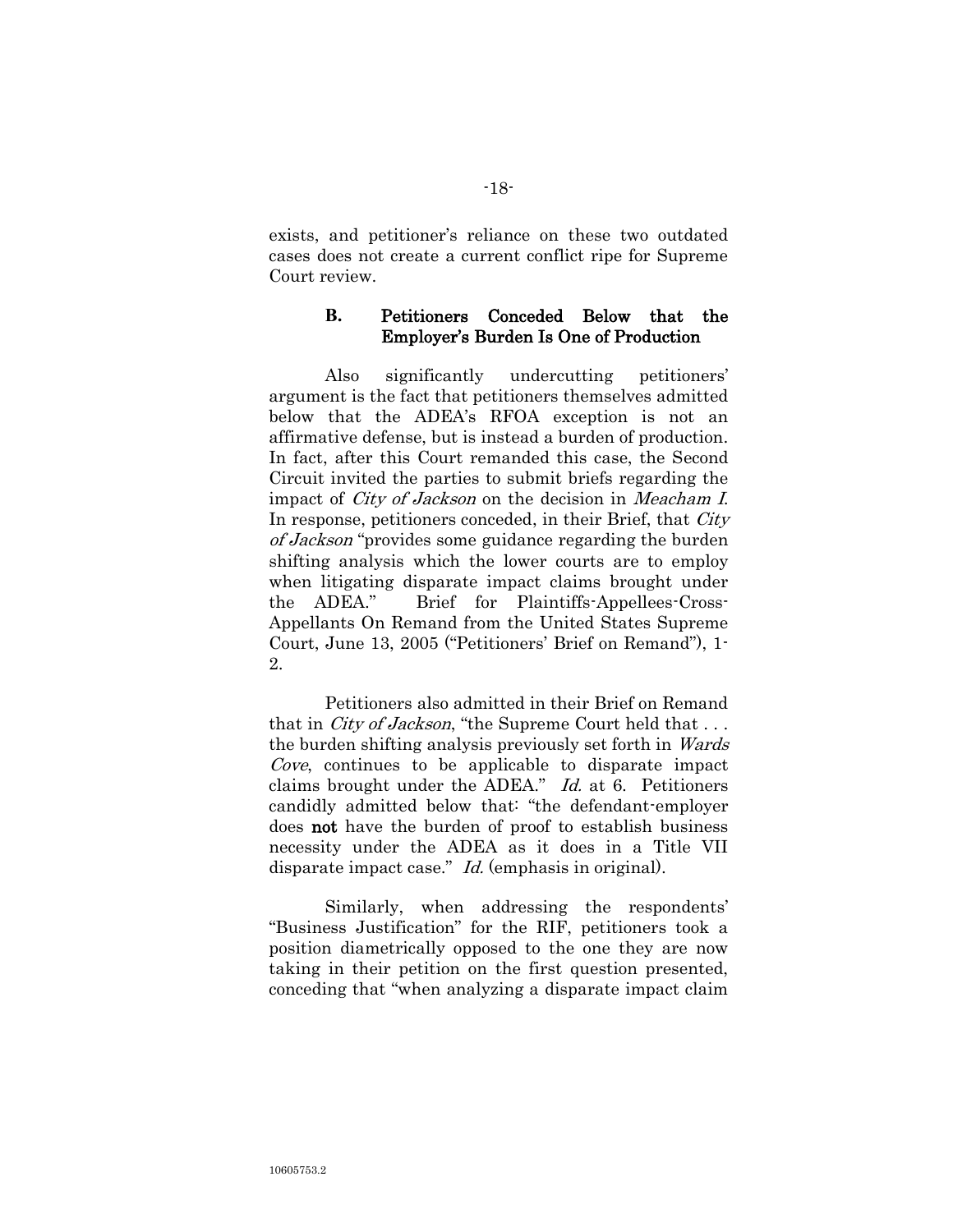of age discrimination, the 1991 amendments to Title VII do not apply" and "that the burden shifting analysis previously set forth in Wards Cove, is applicable to disparate impact claims brought under the ADEA." Petitioners" Brief on Remand, 13. According to Petitioners:

> This requires that once [petitioners] met their burden under step one, [respondents] were required to produce evidence of their business justification for their use of the practices identified by the employee. Wards Cove, 490 U.S. at 658. A defendantemployer"s burden remains one of production, not proof. Wards Cove, 490 U.S. at 659-660, Watson, 487 U.S. at 997. The "ultimate burden of proving that discrimination against a protected group has been caused by a specific employment practice remains with the plaintiff at all times." *Wards Cove*, 490 U.S. at 659, quoting, Watson, 487 U.S. at 997.

Id. at 13-14 (emphasis added).

In *Meacham II*, the Second Circuit subsequently agreed with, adopted and applied this same burdenshifting approach to the petitioners' disparate impact age discrimination claims under both the ADEA and the New York State Human Rights Law, N.Y. Exec. Law § 296. Having conceded and argued below that the burden of proving disparate impact age discrimination was in fact at all times theirs, and that respondents" RFOA burden at trial was nothing more than a burden of production, petitioners should not now be allowed to reverse course and make exactly the opposite argument in an effort to obtain review of the Second Circuit's well-reasoned decision in Meacham II.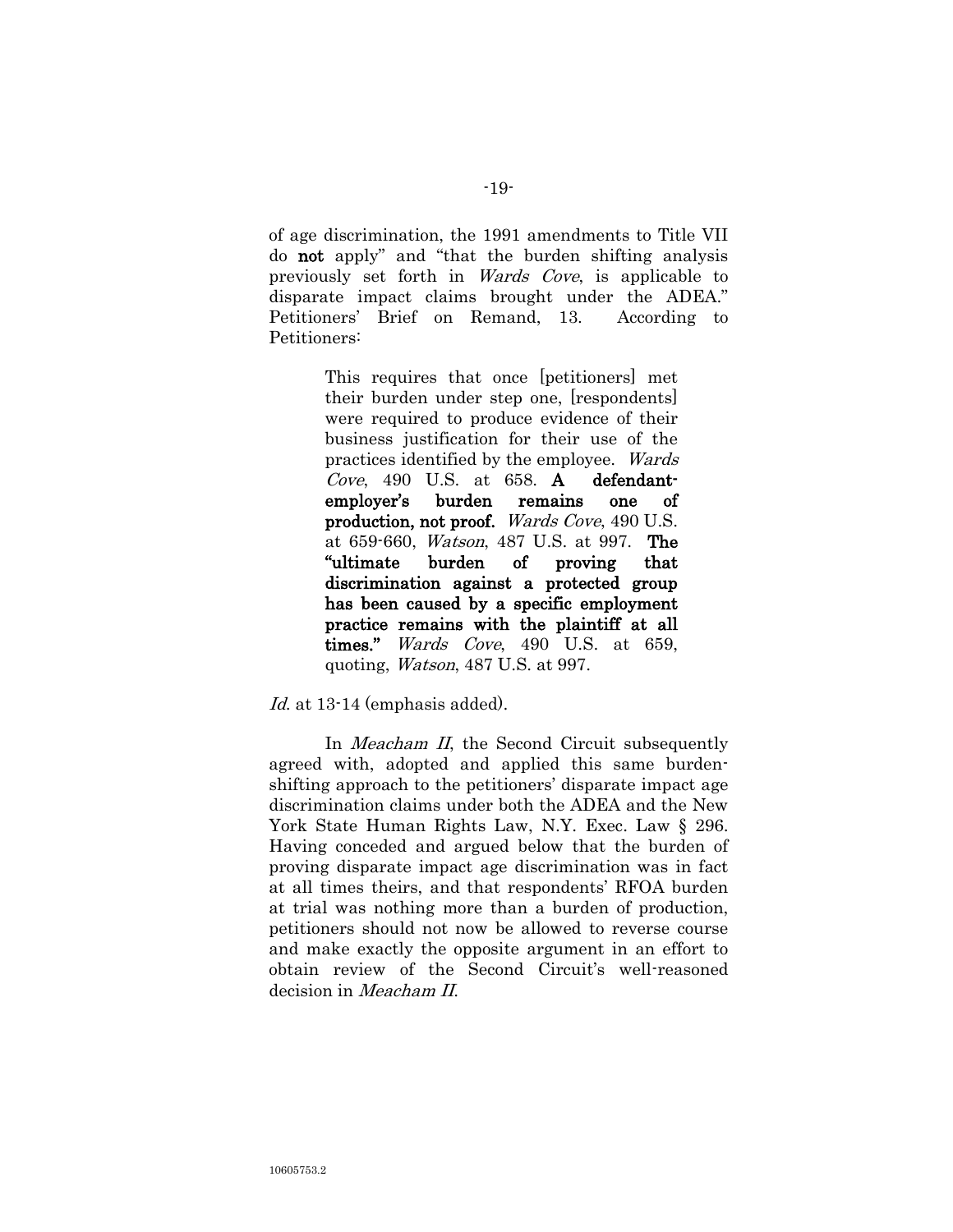### **C.** The EEOC"S RFOA Regulations Are Not Entitled To Deference

As already noted, in City of Jackson this Court concluded that the "reasonableness inquiry" under the ADEA"s RFOA provision is different than the "business necessity" test articulated in Wards Cove for Title VII cases. Again, "the reasonableness inquiry includes no such requirement." *City of Jackson*, 544 U.S. at 243. In reaching this decision, the majority of the Court effectively rejected the EEOC"s regulations on this subject. Id. at 266-67. City of Jackson also necessarily rejected, in a disparate impact case, the next provision of the regulation which states, in relevant part, that "[w]hen the exception of a [RFOA] is raised against an individual claim of *discriminatory treatment*, the employer bears the burden of showing that the [RFOA] exists factually." 29 C.F.R. 1625.7(e) (emphasis added).

Here, petitioners assert that the Second Circuit's decision in *Meacham II* is at odds with this regulation, and that this regulation is entitled to what has come to be known as "Chevron deference" under Chevron U.S.A. Inc., v. Natural Res. Defense Council, Inc., 467 U.S. 837 (1984). Petitioners" argument misses the mark, however, and completely ignores *City of Jackson*'s narrower reading. Indeed, as correctly pointed out by the panel majority in *Meacham II*, this regulation on its face applies only "in the context of disparate treatment" and was effectively rejected by *City of Jackson. Meacham II*, 13a n.6. As a result, the majority of the three-judge panel in Meacham II properly refused to give the EEOC"s regulation, or their position in the proceedings below after remand, "any weight." Id.

No different conclusion should be reached by the Court in this case. This is especially so given the fact that the EEOC has reported publicly that it intends to

#### -20-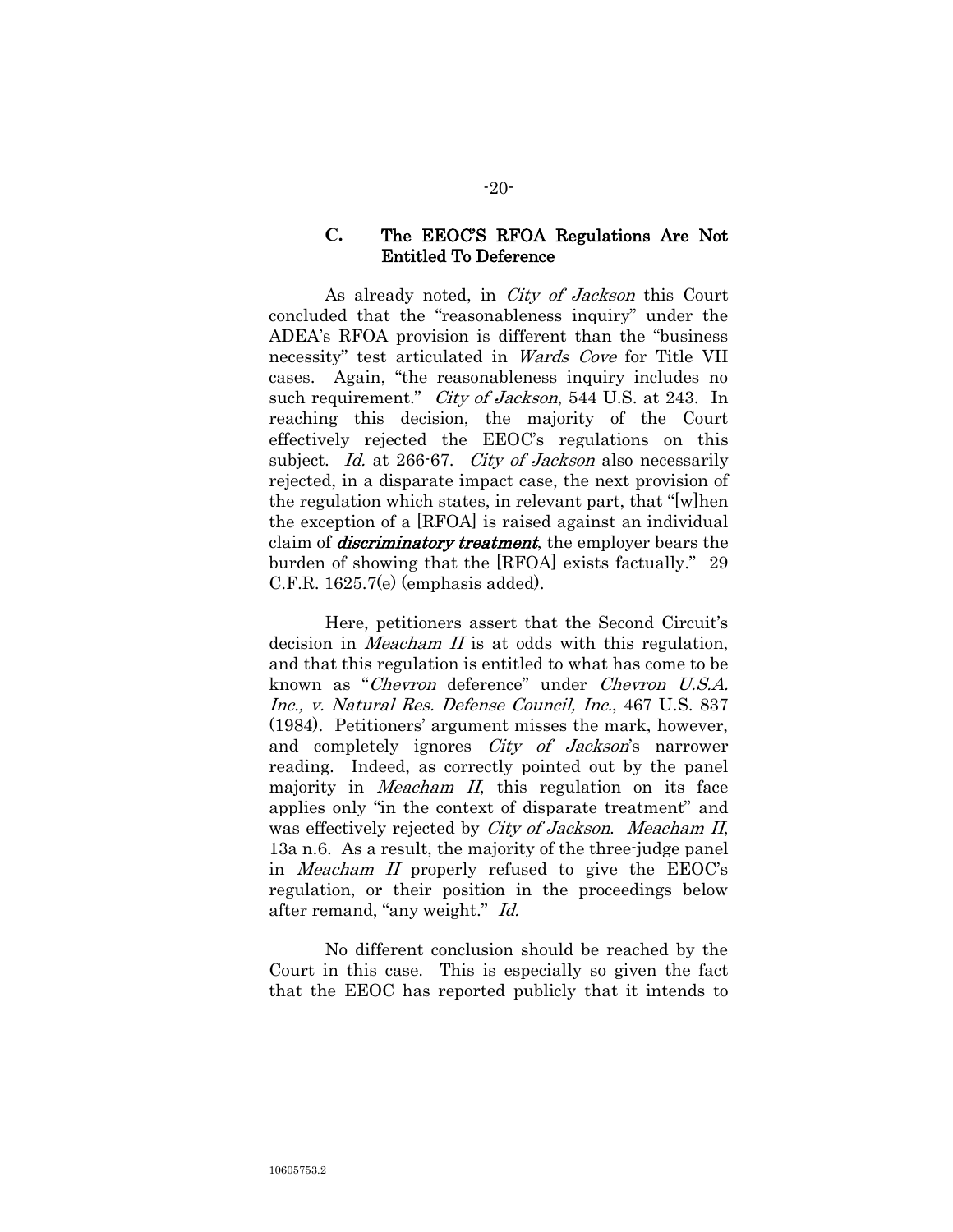revise its regulations on the RFOA provision of the ADEA to conform to the decision in City of Jackson. See, e.g., EEOC Semiannual Regulatory Agenda, 70 Fed. Reg. 65,359 (Oct. 31, 2005).

Finally, the legislative history of the ADEA, and its subsequent amendment in 1990 by the Older Workers Benefit Protection Act ("OWBPA"), codified in part at 29 U.S.C.  $\S$  623(f)(2), offers no support at all to the position taken by the petitioners before this Court (see Petition, 18-19), and by Judge Pooler in her dissent in *Meacham II*. See Meacham II, 27a-28a. Both Judge Pooler and the petitioners rely upon a Senate Committee report (see, S. Rep. No. 101-263, as reprinted in 1990 U.S.C.C.A.N. 1509, 1535), concerning an earlier draft of the proposed legislation. That earlier draft contained a provision at the end of ADEA Section  $4(f)$  stating that: "[a]n employer ... acting under paragraphs (1) [*i.e.*, BFOQ] or (2) [*i.e.*, RFOA] shall have the burden of proving that such actions are lawful in any civil enforcement proceeding brought under this Act." This provision was ultimately eliminated completely from the final version of the bill, which then became law.

In any event, with respect to the RFOA provision, as noted by Judge Pooler in Meacham II, "the OWBPA"s legislative history is not relevant to determining the intent of [the Congress] who enacted Section  $623(f)(1)$ , which was not changed by the OWBPA." Meacham II, 28a.

Under all these circumstances, this Court should afford no weight at all to the  $EEOC$ 's position or pre- $City$ of Jackson regulations on this question. It cannot fairly be said that *Meacham II* (or the decision of any other circuit court) is in conflict with any EEOC regulation entitled to Chevron deference with respect to the first question presented by petitioners.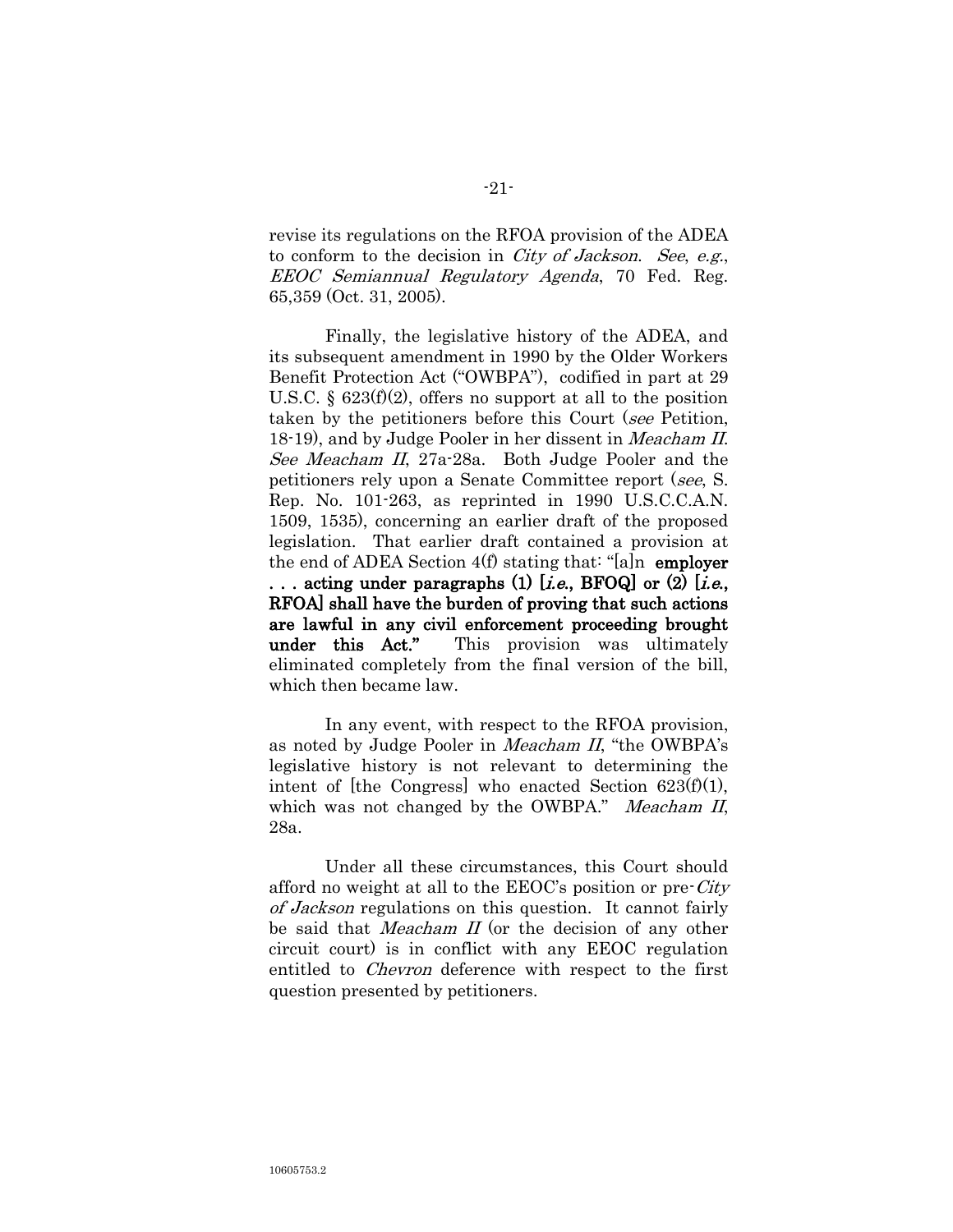### POINT II

# THERE ARE NO COMPELLING REASONS WHY THIS COURT SHOULD REVIEW THE SECOND CIRCUIT"S FINDINGS THAT PETITIONERS FAILED TO CARRY THEIR BURDEN OF PROOF AT TRIAL

On their second question presented, petitioners urge this Court to grant their petition and basically to hold, as a matter of law, that employers may never use managerial discretion or subjective criteria in selecting employees for a RIF any time there is a statistical disparity in the rates of selection between older and younger workers. Petition, Point II. This is contrary to well-established law and there are no compelling reasons for granting such a request.

## **A.** Petitioners" Claims Are Contrary to Settled Law

Long before *City of Jackson* was decided, the Court made it clear in Texas Dep't of Cmty. Affairs v. Burdine, 450 U.S. 248, 259 (1981), that an "employer has discretion to choose among equally qualified candidates, provided the decision is not based upon unlawful criteria."

Since that time, lower federal courts have uniformly held that an employer may exercise discretion or use subjective factors to make personnel decisions so long as the decisions are not based on an unlawful factor. See, e.g., Pippin, 440 F.3d at 1195 (affirming the dismissal of plaintiffs" disparate impact claim and holding that, as a matter of law, the employer"s decision to terminate employees during a RIF based upon their performance and skill set was not unreasonable); Chapman v. AI Transp., 229 F.3d 1012, 1034 (11th Cir. 2000) (finding that a subjective reason is a legally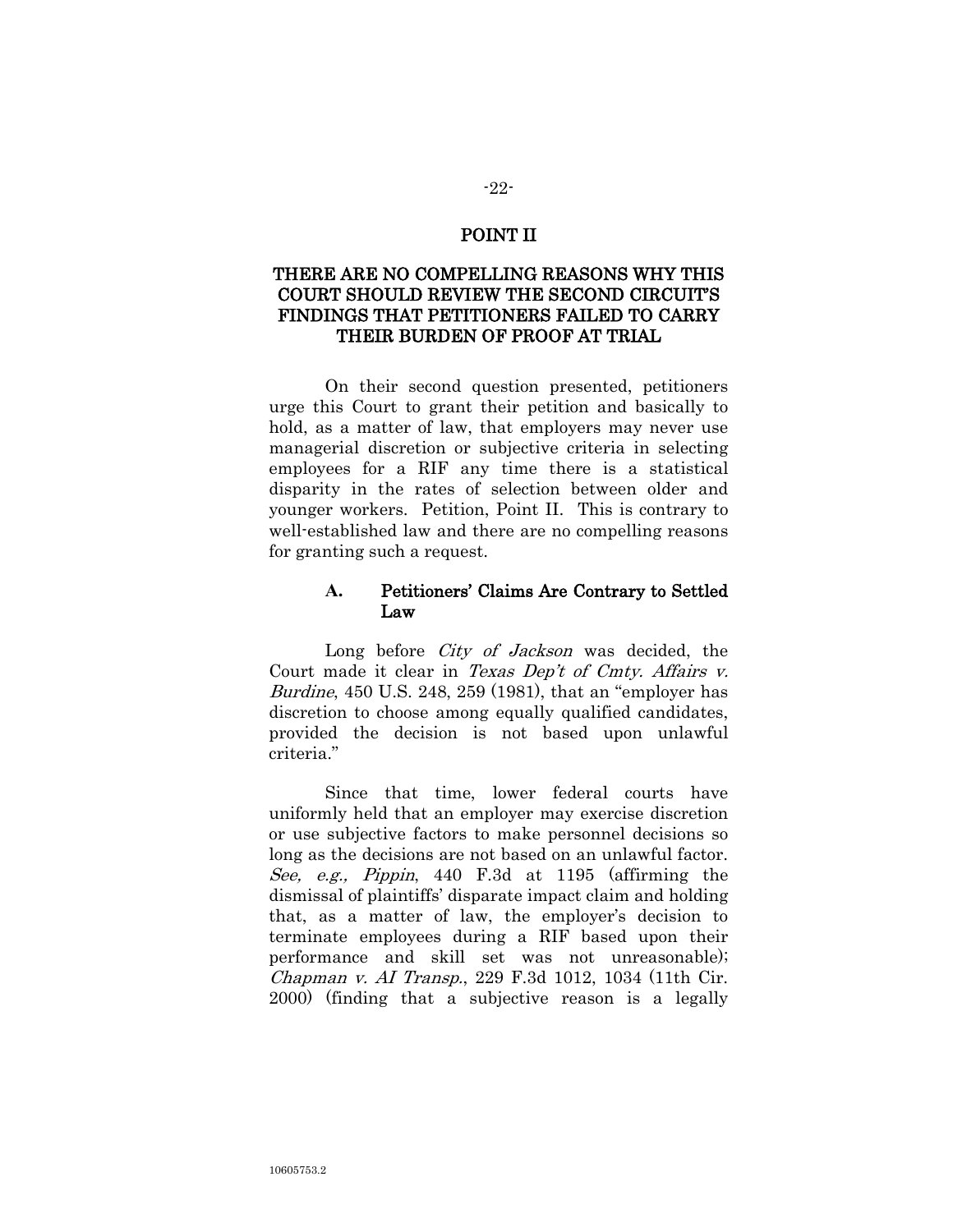sufficient, non-discriminatory reason if the defendant articulates a reasonably specific factual basis upon which it is based); Lieberman v. Gant, 630 F.2d 60, 67 (2d Cir. 1980) (holding that where an employer's explanation, offered in clear and specific terms, "is reasonably attributable to an honest even though partially subjective evaluation of … qualifications, no inference of discrimination can be drawn"); Armstrong v. Blair, No. CIV-03-0255-C, 2006 U.S. Dist. LEXIS 65280 (W.D. Okla. 2006) (citing Simms v. Oklahoma, 165 F.3d 1321 1330 (10th Cir.), cert. denied, 528 U.S. 815 (1999)).

Even Judge Pooler of the Second Circuit, the lone dissenter in *Meacham II*, has previously held that "there" is nothing unlawful about an employer's basing its hiring on subjective criteria" and that "[a]n employer is entitled to arrive at a subjective evaluation of a candidate"s suitability for a position." Byrnie v. Town of Cromwell, 243 F.3d 93, 104-06 (2d Cir. 2001). Of course, the panel majority in *Meacham II* appropriately followed *Byrnie* in this regard and is consistent with the other decisions cited above.

Moreover, both state and federal courts considering claims of disparate impact age discrimination under the ADEA and the New York Human Rights Law, including the Second Circuit, have recognized that the very same subjective criteria used by KAPL in this case, including performance, criticality of skills, and flexibility, are legitimate and reasonable criteria upon which to base a RIF, as a matter of law. See, e.g., Pippin, 440 F.3d at 1201 (performance, needed skills and recruiting concerns are all reasonable business considerations in selecting employees for a RIF); *Blackwell v. Cole Taylor Bank*, 152 F.3d 666 (7th Cir. 1998) (evaluating an individual or group based upon their lack of flexibility is not to indulge in age stereotyping; instead it is the kind of evaluation that is appropriate under the anti-discrimination laws).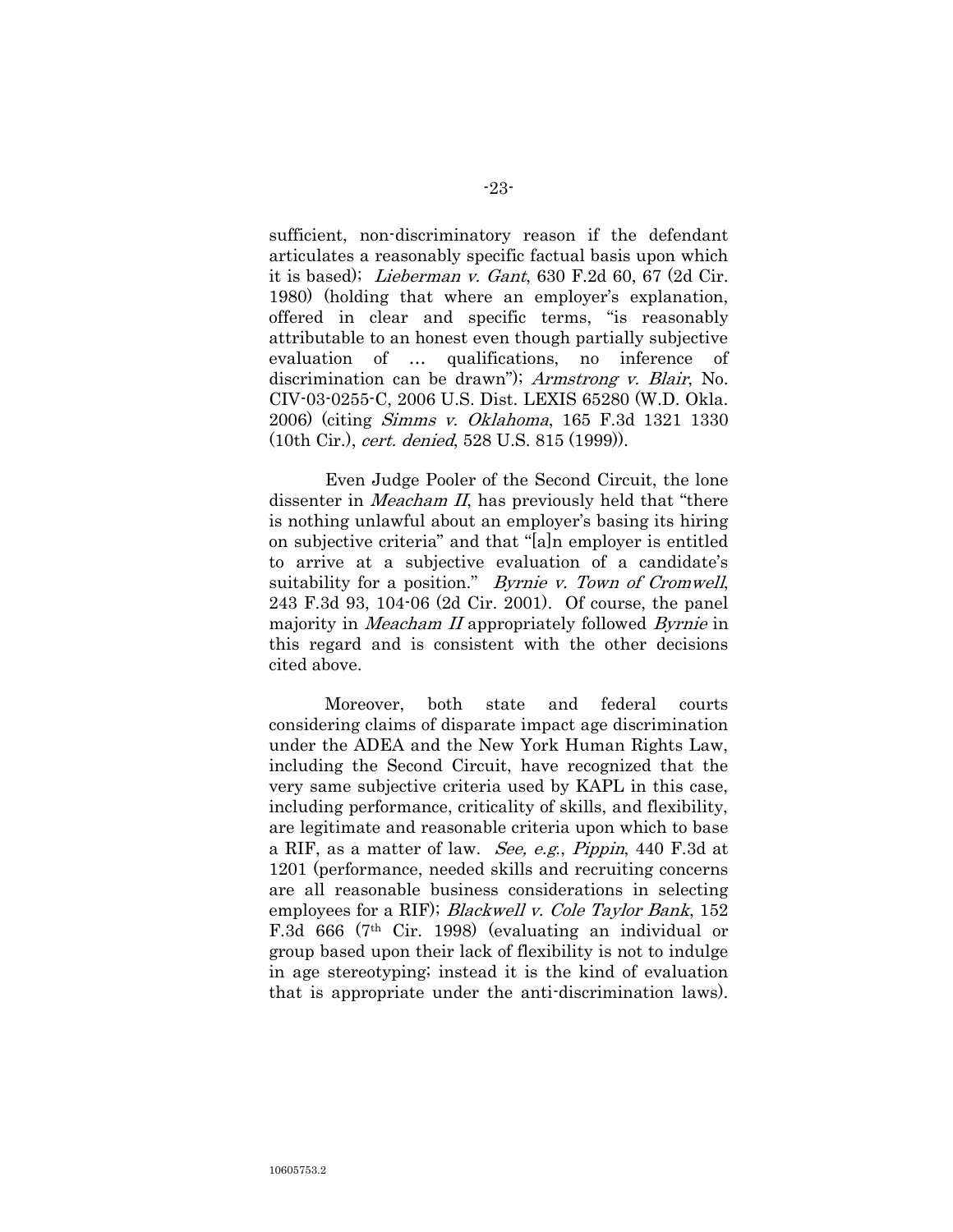Accord Furr v. Seagate Tech., Inc., 82 F.3d 980, 987-988 (10th Cir. 1996), cert. denied sub nom. Doan v. Seagate Tech., 519 U.S. 1056 (1997); Hardy v. GE, 270 A.D.2d 700, 702 (N.Y. App. Div.), appeal denied, 95 N.Y. 2d 765 (2000). The Second Circuit's decision in *Meacham II* is in accord with these decisions, as well as with this Court's decision in Watson, and should not be disturbed.

In Watson, this Court specifically held that subjective criteria could be challenged on disparate impact grounds under Title VII. The Court did not hold, however, and it stopped well short of ruling, that subjective criteria could never be used by employers in making their employment decisions if a statistical disparity resulted. In fact, Watson suggested just the opposite when it recognized that subjective traits necessarily and legitimately enter into personnel decisions and are essential to an individual's success. Watson, 487 U.S. at 999 (citing with approval the Second Circuit"s decision in Zahorik v. Cornell Univ., 729 F.2d 85, 96 (2d Cir. 1984) that "[i]t would be a most radical interpretation of Title VII for a court to enjoin use of an historically settled process and plainly relevant criteria largely because they lead to decisions which are difficult for a court to review").

The very same reasoning applies under the ADEA which, as already noted, is even more narrowly circumscribed than Title VII because of the RFOA limitation on employer liability.

# **B.** The Court Should Not Constrain Reasonable and Otherwise Legal Business Decisions

Although the Court held in Watson that disparate impact challenges to subjective employment practices are permitted under Title VII, the Watson Court also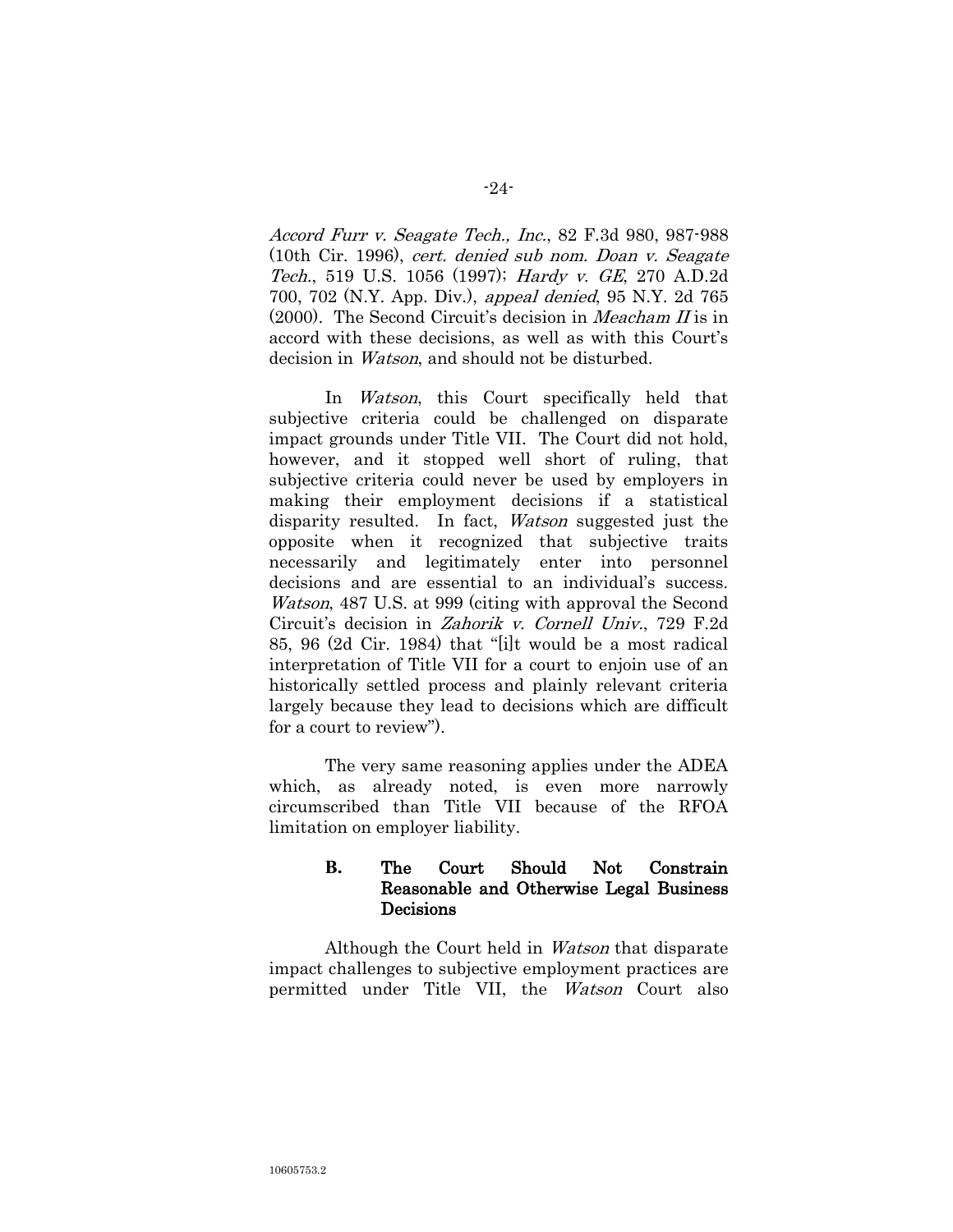cautioned that: "[i]n evaluating claims that discretionary employment practices are insufficiently related to legitimate business purposes, it must be borne in mind that "[c]ourts are generally less competent to restructure business practices, and unless mandated to do so by Congress they should not attempt it."" 487 U.S. at 999 (quoting Furnaco Constr. Corp. v. Waters, 438 U.S. 567, 578 (1978)).

The Second Circuit's decision in Meacham II obviously had these same concerns in mind when, citing Furnaco and Judge Pooler"s prior decision in Byrnie, the panel majority explained that it was important for the court to "keep in mind that "we are not a super-personnel department."" Meacham II, 16a. See also Wittenburg v. Am. Express Fin. Advisors, Inc., 464 F.3d 831 (8th Cir. 2006) (recognizing that courts do not sit as superpersonnel departments to review the wisdom or fairness of a company"s job elimination policies during a RIF).

The Supreme Court in this case must likewise keep these same concerns in mind before granting petitioners" extraordinary request to outlaw the use of subjective criteria if there is evidence of a statistical disparity, as there admittedly was in this case. To do otherwise would not only be at odds with prior precedents and established law, but would also unnecessarily constrain demonstrably reasonable and otherwise lawful business judgments, and put undue pressure on employers to use quotas or to give preferential treatment to workers age 40 and over.

As already noted, petitioners' second question presented is based on their unproven claim that managerial discretion in ranking employees for the RIF based on subjective assessments of criticality and flexibility led to "startlingly skewed" statistical results, which they contend, can only be the result of a hidden age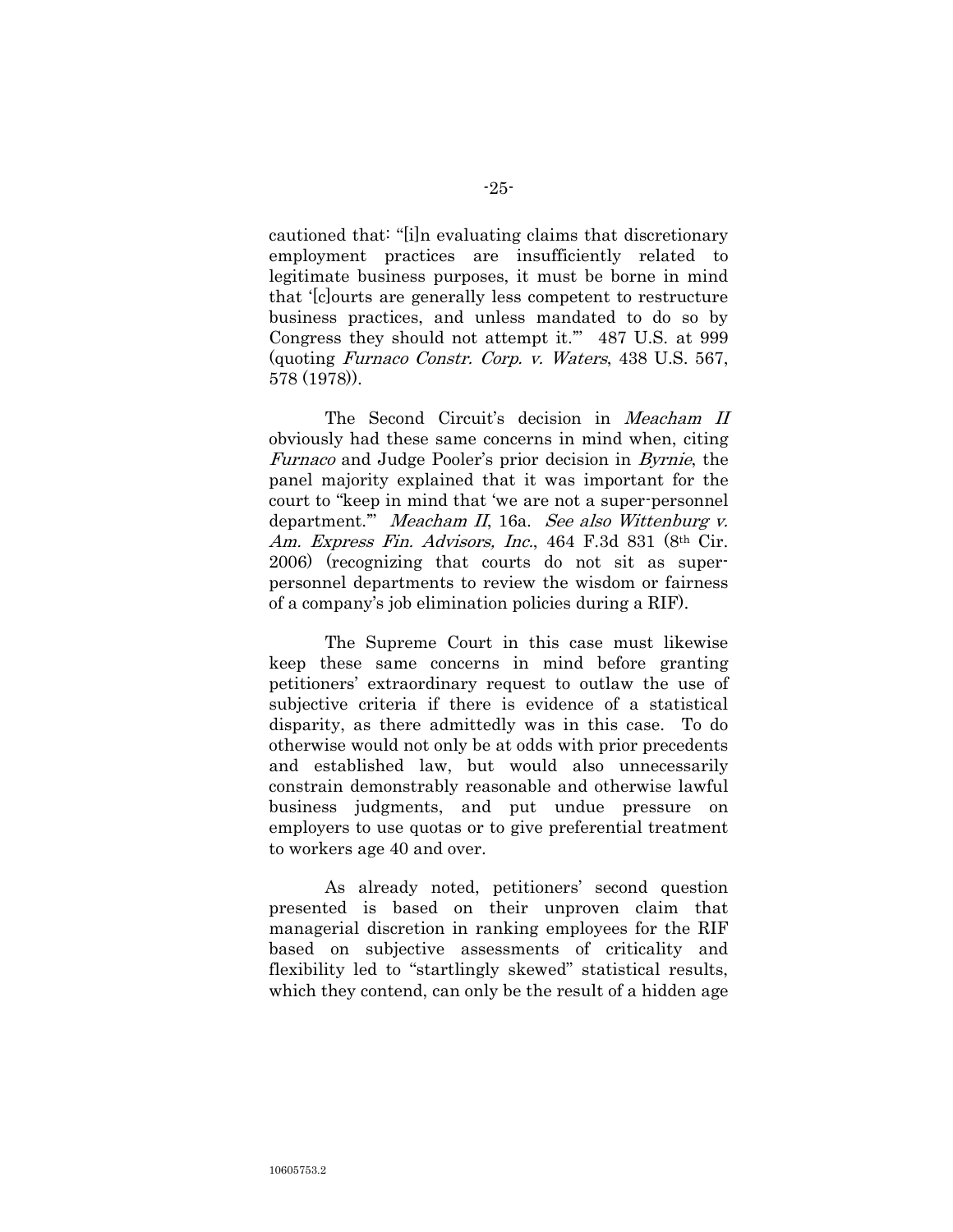bias. Petition, 26. This Court has long recognized, however, that a plaintiff in a disparate impact case must meet a "high standard of proof." Watson, 487 U.S. at 999. In fact, this Court has cautioned against relying on statistics alone to establish disparate impact liability even in cases involving the use of subjective selection criteria. Id. at 994-995.

Thus, this Court held in *Watson* that a plaintiff's burden in a Title VII case goes beyond establishing that there are statistical disparities in the workforce. Id. at 997. This same reasoning applies in an ADEA case because, as the Court held in *City of Jackson*, the scope of liability is narrower under the ADEA than under Title VII and the statute itself permits actions based upon reasonable non-age factors. *City of Jackson*, 544 U.S. at 240.

Petitioners contend, however, that the Second Circuit"s decision in this case "effectively forecloses disparate impact challenges to subjective decisionmaking under the ADEA." Petition, 26. Stated otherwise, petitioners contend that if Meacham II is not overruled, employees will effectively be precluded from challenging any subjective decision making process used to select employees for a RIF because a plaintiff will not be able to prove a negative. This claim is baseless.

Under City of Jackson, it must again be emphasized, employers must produce evidence as to the reasonableness of their decisions. Even after City of Jackson, however, employees like the petitioners in this case are still free to challenge an employer's RFOA showing. The decision by the Second Circuit here in question does nothing to alter or foreclose this opportunity.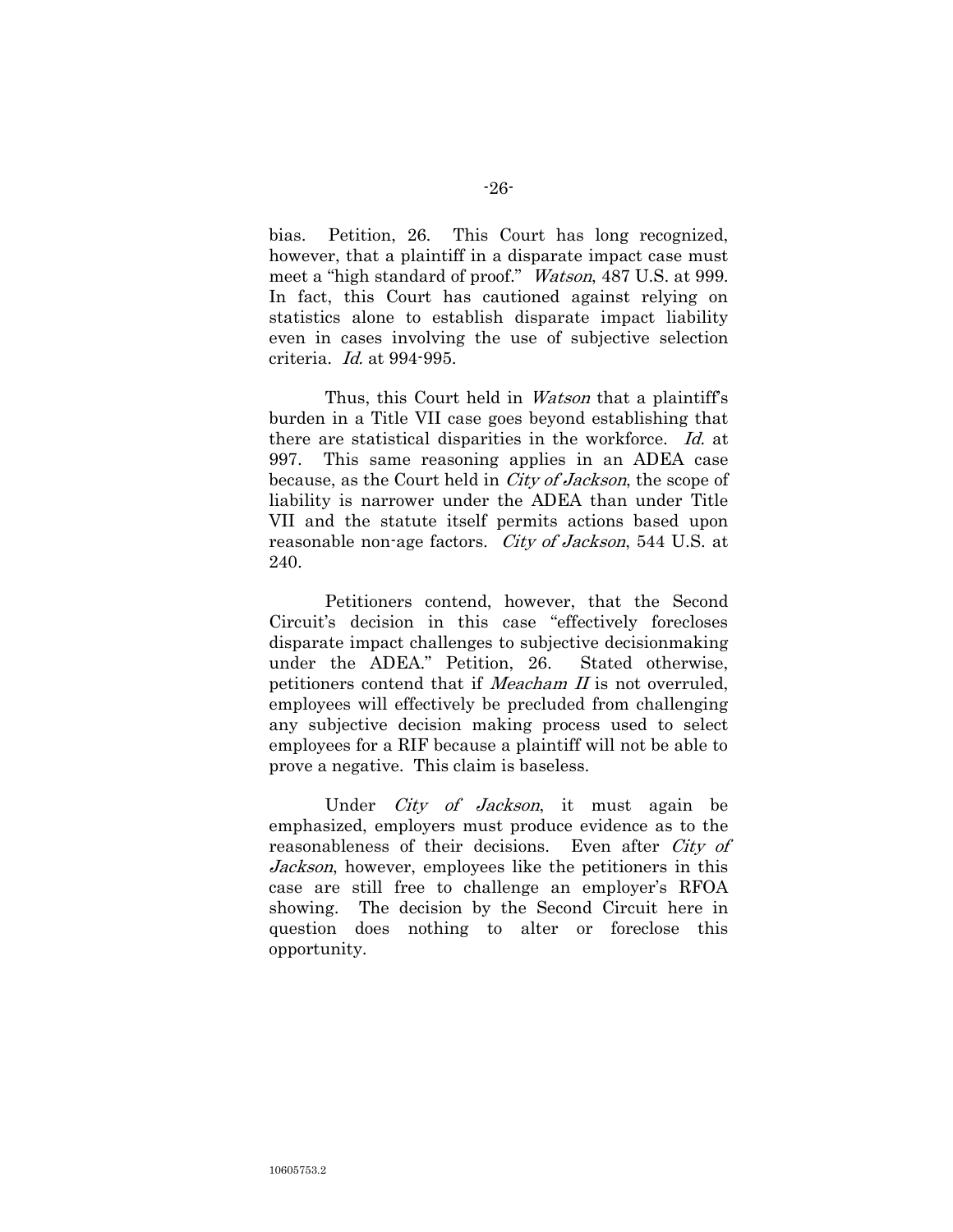But, in order to be successful on any such RFOA challenge in a disparate impact case under the ADEA, Wards Cove, City of Jackson and Meacham II demonstrate that an employee must do more than rely on the extent of the statistical disparities established as part of the employee's prima facie case. Rather, the employee must prove and persuade the trier of fact that the employer"s actions, or the criteria the employer used in making its decision, were both unreasonable and based on an unlawful factor like age.

Here, the petitioners quite simply failed to meet their burden of proof and persuasion with regard to these required elements of their disparate impact claim. The respondents" proof at trial established why flexibility and criticality of skills were so important to the work and mission of the Laboratory and that these were not merely reasonable criteria upon which to rank employees for the RIF – these layoff policies and criteria are among the best practices used by employers throughout the country. As found by the Second Circuit on remand, petitioners did not directly challenge this proof or the testimony of KAPL witnesses in this regard. *Meacham II*, 18a.

Instead, petitioners relied at trial, as they did before the Second Circuit on remand, and as they do now in their petition, solely on the extent of the statistical disparity and "skewed" results of the RIF established by petitioners as part of their prima facie case. As the majority of the panel below correctly explained in Meacham II, however, it is important to distinguish between any "startlingly skewed" statistical disparities and probative evidence that the business justifications for the outcomes were unreasonable. Id.

No such probative evidence on the question of "unreasonableness" was introduced or established by the petitioners at trial. And, because there can be no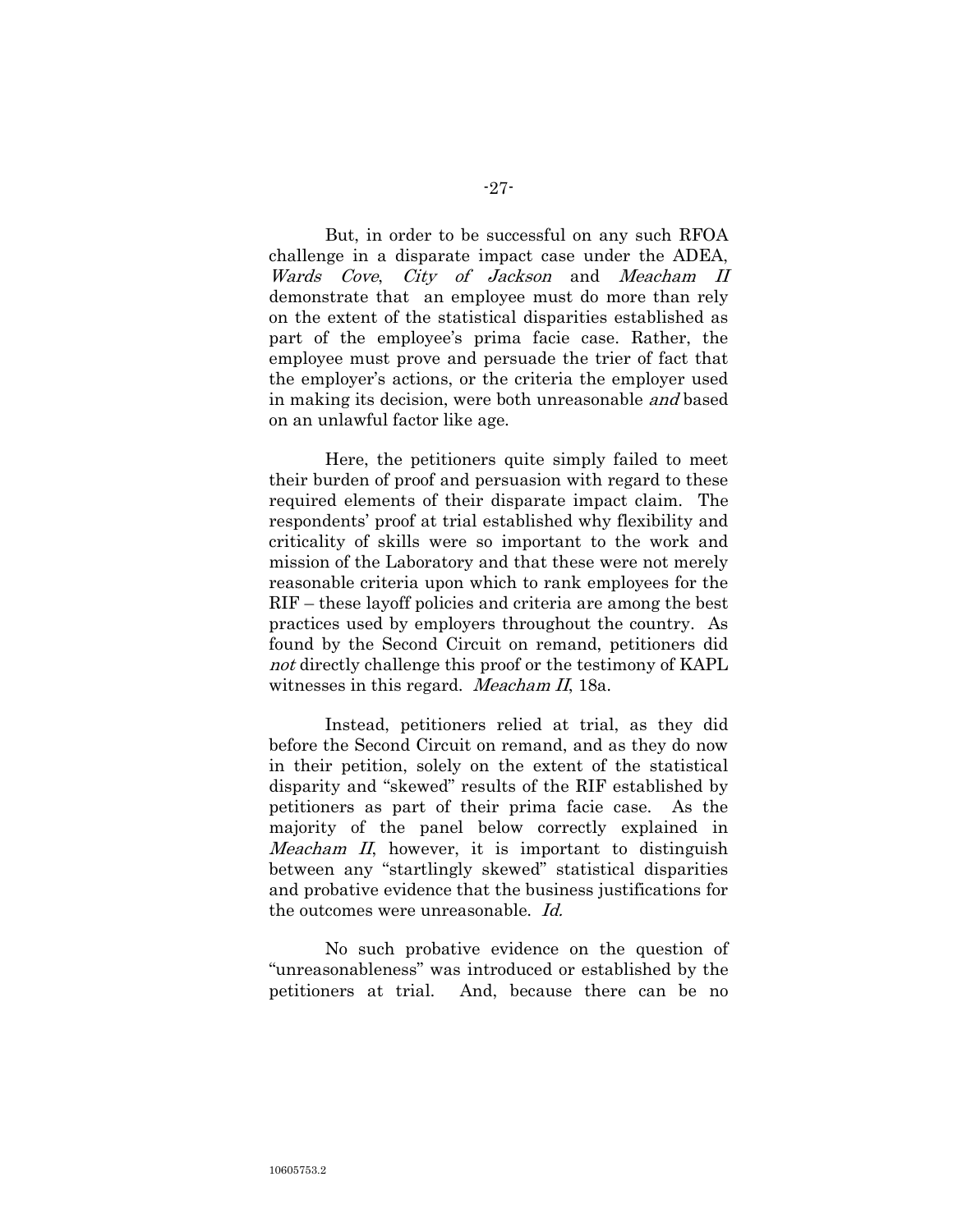question here that the respondents fully satisfied their burden of showing that the layoff and the criteria they used to select petitioners for inclusion in the RIF were reasonable ones, the Court must deny petitioners' application for a writ of certiorari on petitioners' second question presented as well.

As noted in a very similar context under Title VII, this Court has reasoned that any other result would put undue pressure on employers to use quotas or provide older workers with preferential treatment to avoid disparate impact liability. Wards Cove, 490 U.S. at 652; Watson, 487 U.S. at 977. The ADEA does not require employers to give employees age forty and over preferential treatment or to make termination selections based on quotas. See Watson, 487 U.S. at 977.

Moreover, although petitioners fail to mention this fact, if respondents had selected different (and younger) employees for the RIF simply because they were under 40, as petitioners would have had it, it would have been a per se violation of New York's Human Rights Law, N.Y. Exec. Law § 296, which prohibits age discrimination against employees eighteen (18) and over.

In sum, this is a "Hobson"s choice for employers…[leading] in practice to perverse results" that not even the Court in *Watson* contemplated, which Congress could never have intended when it enacted the RFOA exception as part of the ADEA, and which this Court should refuse to countenance. Watson, 487 U.S. at 993.

#### **CONCLUSION**

For all of the foregoing reasons, the petition for certiorari should be denied in its entirety.